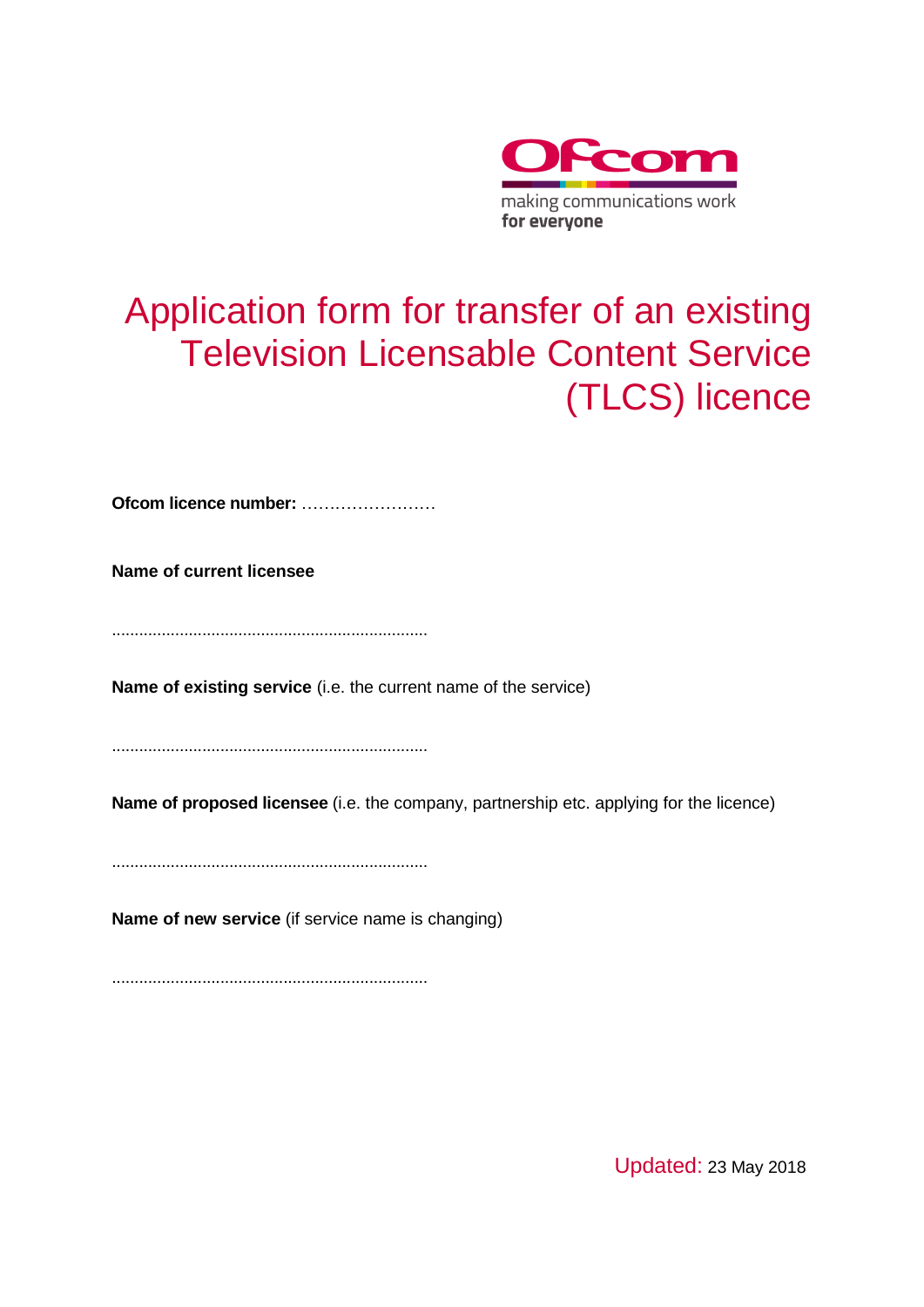# **Contents**

| <b>Section</b> |                                                                         | Page |
|----------------|-------------------------------------------------------------------------|------|
| 1              | About this form                                                         | 3    |
| 2              | Applicant's contact details                                             | 6    |
| 3              | Jurisdiction of the applicant                                           | 10   |
| 4              | Details of directors, partners or governing members of the<br>applicant | 13   |
| 5              | Details of applicant's shareholders, members and participants           | 16   |
| 6              | <b>Eligibility requirements</b>                                         | 19   |
| 7              | The proposed service                                                    | 26   |
| 8              | Compliance of the service                                               | 31   |
| 9              | Checklist for supporting documentation and application fee              | 34   |
| 10             | Confidentiality requests                                                | 35   |
| 11             | Declaration                                                             | 36   |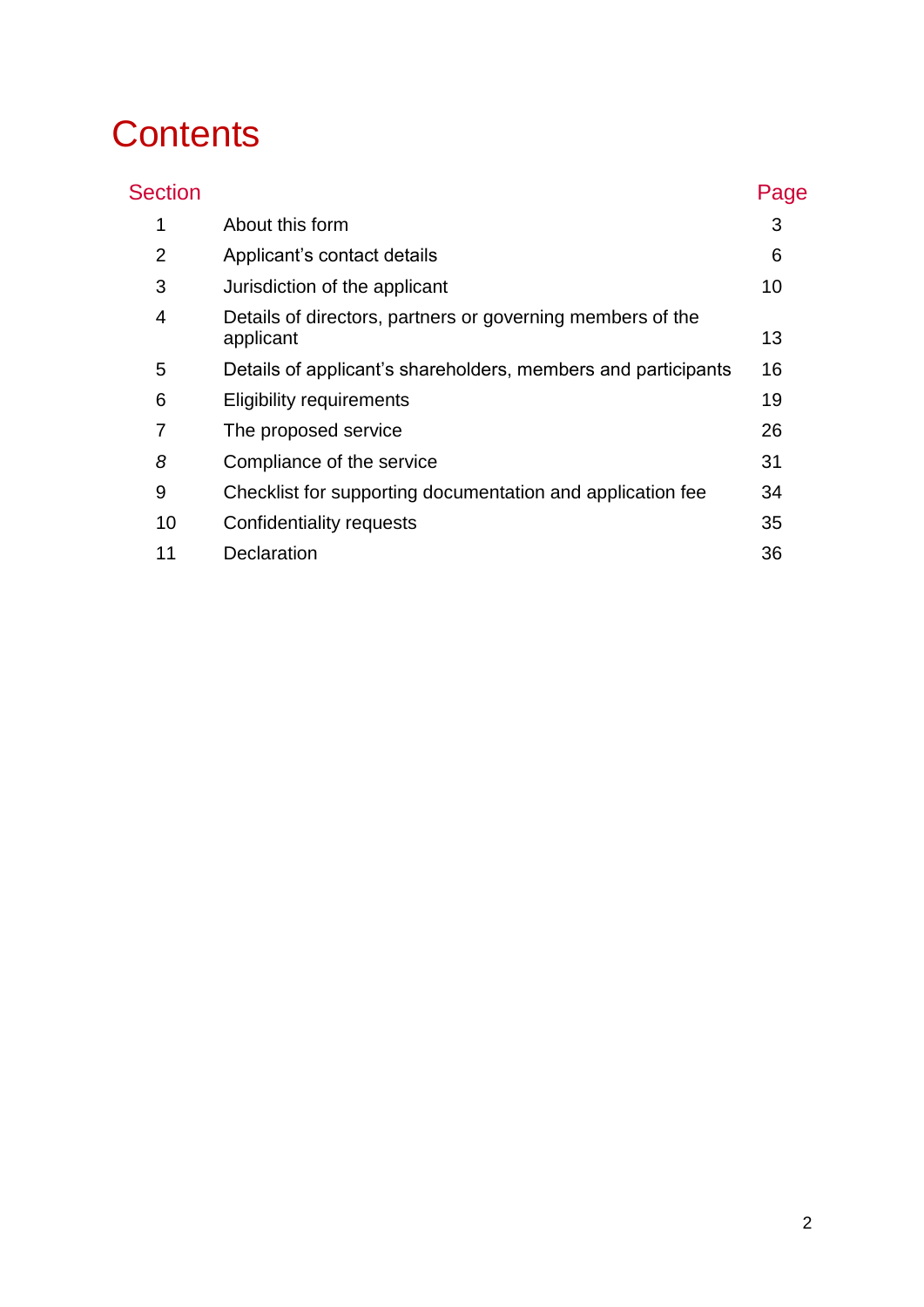## <span id="page-2-0"></span>About this form

## **The purpose of this form**

1.1 You should complete this form if you are applying to transfer your Television Licensable Content Service (TLCS) licence from the existing licensee company to a different company. A TLCS licence is transferrable only with Ofcom's prior written consent. A request for consent to transfer a licence must be submitted by the proposed transferee using this transfer application. The form must be accompanied by a written letter from the authorised individual<sup>1</sup> of the current licensee consenting to the transfer application. To be able to consent to a transfer of a licence, Ofcom must be satisfied that the proposed transferee can comply with all of the conditions of the licence. We therefore require the same information about the proposed transferee as when considering an application for a licence from a new applicant. We may need to ask for further information before deciding whether to consent to a transfer of a licence. Please read the Guidance notes for Licensees carefully before completing this form:

http://www.ofcom.org.uk/ data/assets/pdf file/0012/36201/tlcs\_guidance\_notes\_for [\\_licensees.pdf](http://www.ofcom.org.uk/__data/assets/pdf_file/0012/36201/tlcs_guidance_notes_for_licensees.pdf)

## **Application fee**

1.2 A non-refundable application fee of £1,000 is payable either by cheque made out to 'Ofcom' or by BACS (if paying the application fee by BACS, please submit a copy of the BACS remittance with your application). **Please note that failure to pay the required fee will delay your application.**

## **How to complete the form**

- 1.3 This form should be completed by the company that the licence will be transferred to should Ofcom approve the transfer. The questions in this form are the same as for new licence applicants.There are detailed instructions on how to complete this form, and information on the next steps in the application process, in our Guidance notes for licence applicants. Please read this guidance and the frequently asked questions carefully before completing this form: https://www.ofcom.org.uk/ data/assets/pdf\_file/0020/10883/tlcs\_guidance.pdf
- 1.4 If you still have a query, you can contact Ofcom's Broadcast Licensing team by email [\(broadcast.licensing@ofcom.org.uk\)](mailto:tv.licensing@ofcom.org.uk). The team cannot provide advice or pre-approve applications.
- 1.5 Please download the form: [https://www.ofcom.org.uk/\\_\\_data/assets/pdf\\_file/0015/32154/tlcs-transfer-application](https://www.ofcom.org.uk/__data/assets/pdf_file/0015/32154/tlcs-transfer-application-form.pdf)[form.pdf](https://www.ofcom.org.uk/__data/assets/pdf_file/0015/32154/tlcs-transfer-application-form.pdf) and fill it in on a computer. If completing by hand, please use block capitals and black ink.

<sup>-</sup>1 In the case of: a) a company, this will be the company secretary or clerk; b) a partnership, this will be a partner or another person who is in control of the business; and c) an unincorporated body or association, this will be a member of the organisation's governing body.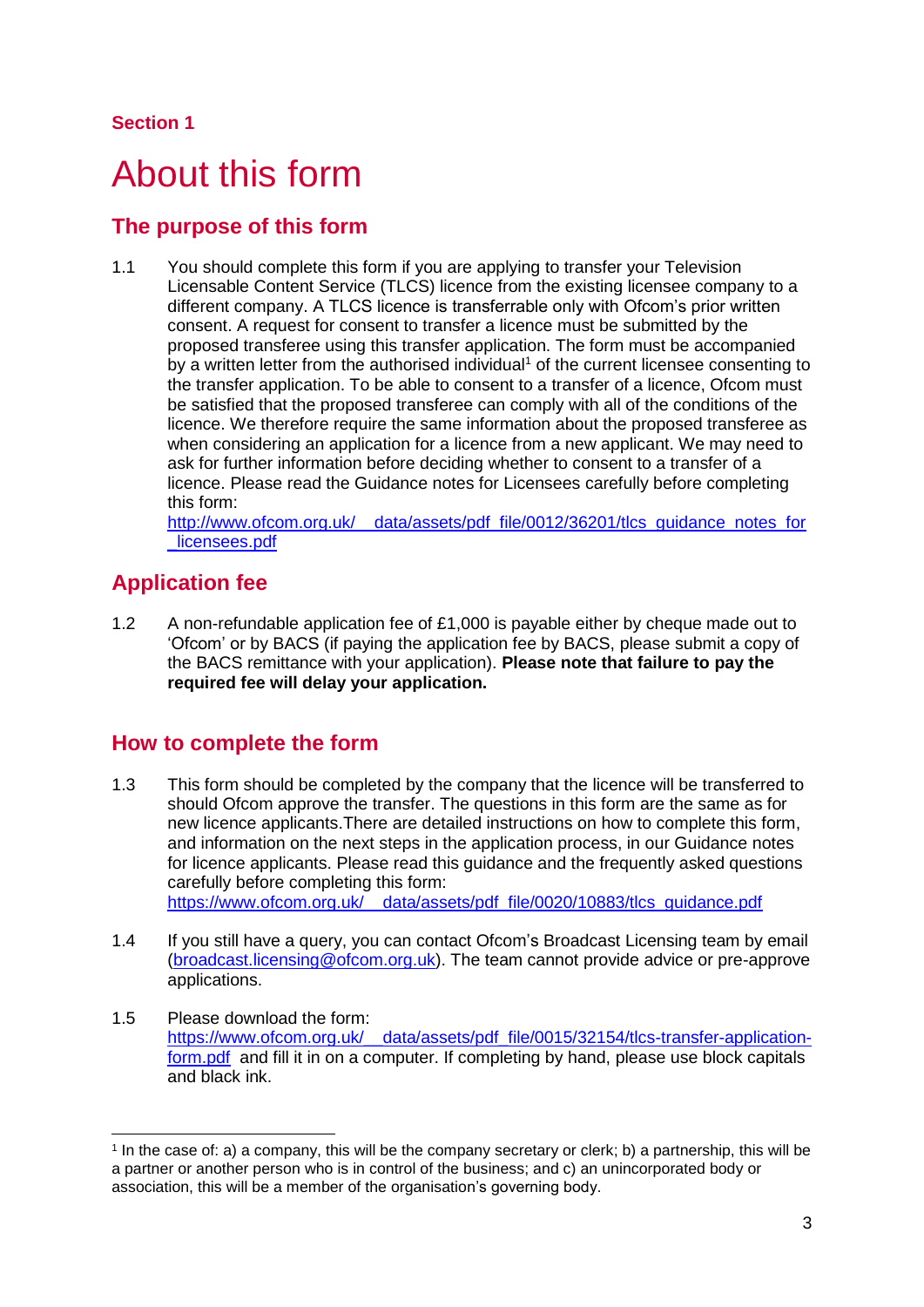1.6 Application forms must be submitted in hard copy to:

**Ofcom** Broadcast Licensing Riverside House 2a Southwark Bridge Road London SE1 9HA

- 1.7 If you are completing the form as an agent, i.e. you are acting on the applicant individual's or company's behalf, please make this clear in an accompanying letter and provide evidence of your authority to act on behalf of the applicant. The form should be filled in so as to include information about the applicant, not the agent. If there are further clarifications required by Ofcom once the application has been submitted these will be made to the applicant, not to the agent.
- 1.8 Please answer all the questions as fully as possible, use extra sheets if required and, if necessary, send copies of documents to illustrate an answer. Sufficient information must be supplied about the applicant and the proposed service to enable Ofcom to consider the application in accordance with the statutory criteria for the granting of TLCS licences. Ofcom may need to request further details from you before a licence can be granted.
- 1.9 Please respond with 'N/A' for any questions that are not applicable to you. If you do not respond to questions, Ofcom will consider the application form to be incomplete.

## **Supporting documentation**

1.10 You must provide a range of supporting documentation when submitting this application form. Please refer to the checklist in Section 9 of this form for full details. **Please note that failure to supply the necessary documents will delay your application.**

## **Provision of Information**

- 1.11 Ofcom requires complete and accurate information. This is so that we can assess your application against statutory criteria, consider whether those involved in the body applying for a licence are 'fit and proper' to hold a licence, and determine whether their involvement with other organisations disqualifies them from participation in a licence.
- 1.12 It is an offence under the Broadcasting Act 1996 (as amended) to provide false information or withhold relevant information during the applications process, and may be grounds for revocation of a licence subsequently granted.

## **Publication of information about applications and licensed services**

1.13 Please tell us if you consider any information you have provided as part of your application to be confidential (see section 10). If so, we will treat this request seriously and will try to respect this. However, sometimes we will need to publish applications, including those marked as confidential, in order to meet legal obligations, for example under the Freedom of Information Act 2000.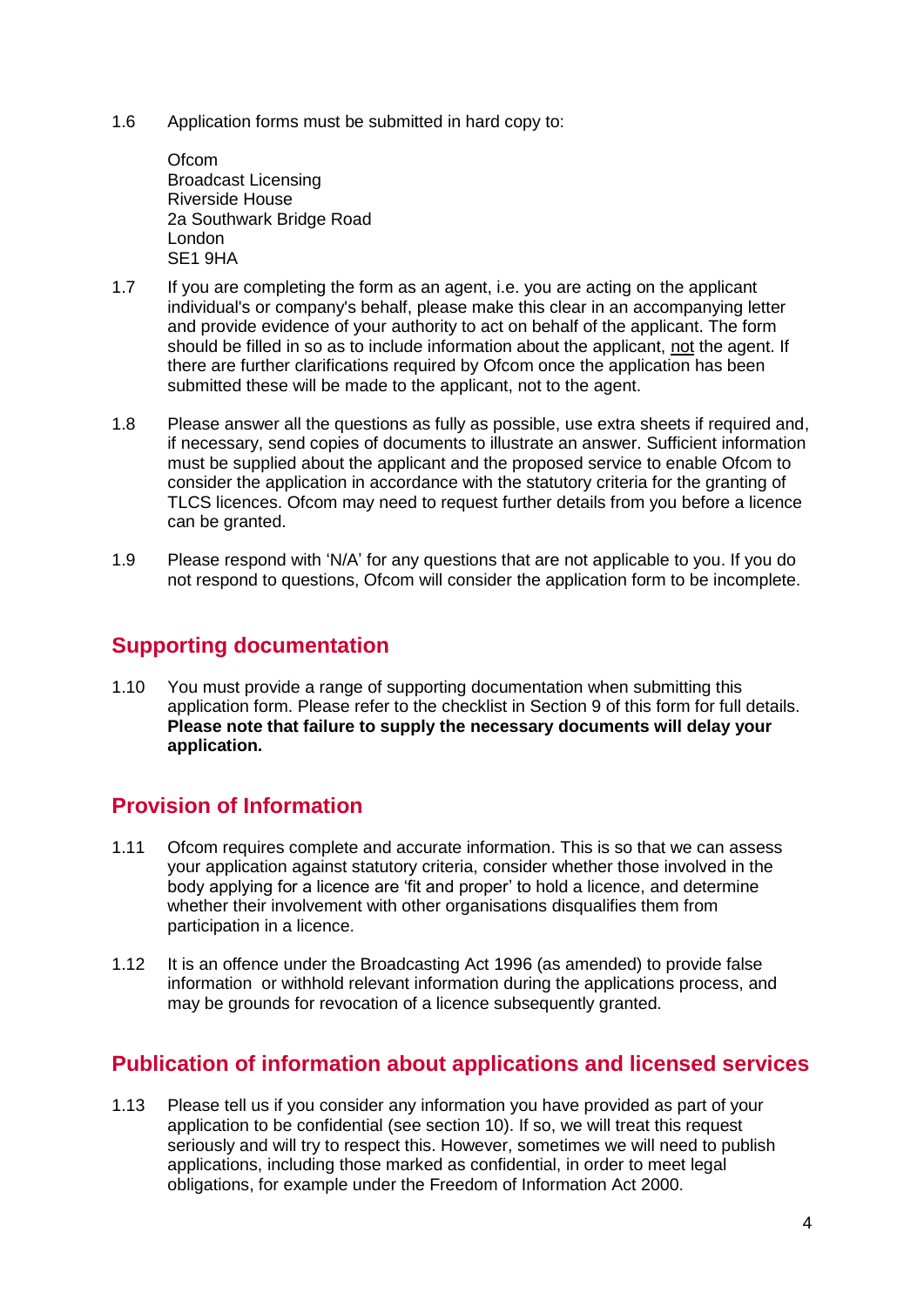- 1.14 When a licence is granted, the name of the service, contact details for the licensee and a brief description of the licensed service are published on the Ofcom website. These are the details supplied by the applicant in the application form. If you have any questions about the information that we publish, or there are any changes to this information, you should contact the Broadcast Licensing team by email [\(broadcast.licensing@ofcom.org.uk\)](mailto:tv.licensing@ofcom.org.uk).
- 1.15 Ofcom considers issued TLCS licences to be public documents and copies of licences will be made available to third parties on request.
- 1.16 Ofcom publishes a monthly update which lists new services licensed, licences revoked, licence transfers, and changes to the name or nature of the licensed service during the past month. These are available on the Ofcom website at: <http://licensing.ofcom.org.uk/tv-broadcast-licences/updates/>

## **Data Protection**

1.17 We require the information requested in this form in order to carry out our licensing duties under the Broadcasting Act 1990, Broadcasting Act 1996 and Communications Act 2003. Please see Ofcom's General Privacy Statement [www.ofcom.org.uk/about](http://www.ofcom.org.uk/about-ofcom/foi-dp/general-privacy-statement)[ofcom/foi-dp/general-privacy-statement](http://www.ofcom.org.uk/about-ofcom/foi-dp/general-privacy-statement) for further information about how Ofcom handles your personal information and your corresponding rights.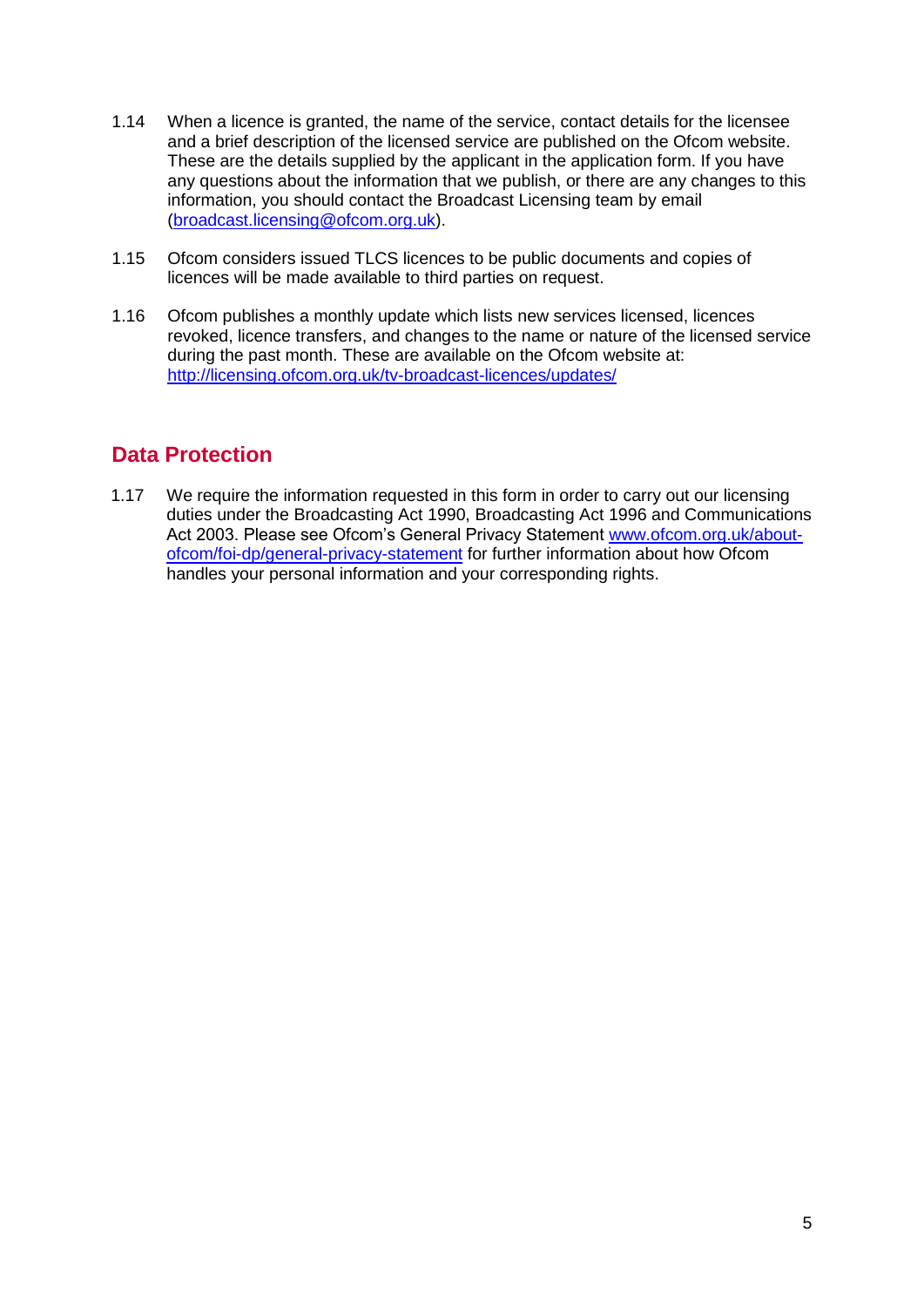# <span id="page-5-0"></span>Applicant's contact details

#### **About this section**

In this section, we are asking you for basic details about the applicant company the licence will be transferred to should the transfer be approved by Ofcom. This will usually be a limited company, but it could be another type of organisation or an individual.

The requested details include company number (where applicable) and contact information.

We are asking for this information so that Ofcom knows precisely who to contact at the applicant company during the application process and if Ofcom consents to the transfer of the licence.

For example, Ofcom requests certain information from its licensees every year. This is 'market intelligence data', including information about the service's turnover (used to calculate subsequent licence fees) and any European productions. You will need to provide a specific contact for Ofcom to seek this information and for a number of other matters.

**If Ofcom consents to the transfer of the TLCS licence to the applicant company, it will be a condition of your licence that the licence holder must let us know as soon as possible of any changes to the information provided in this section.** 

- 2.1 If you are granted a licence Ofcom would like to be able to send some specific notifications and documents by email only<sup>2</sup>. By ticking the box below, you consent to receiving the following correspondence by email only, to the Licensing, Finance, Market Intelligence Data and/or Compliance contacts detailed in response to questions 2.6 to 2.8 and 8.1<sup>3</sup>. All other correspondence, documents and notifications will be sent by post.
	- a) Request for the licensee to provide a recording of broadcasting content.
	- b) Request for information in relation to a broadcast licensing or standards. assessment or investigation.
	- c) Request for representations on the licensee's compliance with the relevant licence conditions and/or rules (e.g. Broadcasting Code rules) during an investigation.
	- d) Request for representations on Fairness and Privacy Entertainment Decisions.
	- e) Request for representations on Ofcom's Preliminary View which sets out whether Ofcom considers there has been a breach of licence conditions and/or rules.
	- f) Request for comments on factual inaccuracies in draft Decision or Adjudication.

#### **If you do not tick the below box, we will send this correspondence to you by post.**

 $\Box$  I consent to receiving the above correspondence relating to my licence by email only.

<sup>-</sup>2 In accordance with Section 395 of the Communications Act 2003.

<sup>3</sup> If, after you have submitted this form, you later inform us that your Licensing, Finance, Market Intelligence Data and/or Compliance contact email address has changed, we will assume that the consent you are providing in this form for Ofcom to send the above listed notifications and documents by email only will continue to apply to the new Licensing and/or Compliance contact email address, unless you tell us otherwise. You may modify or withdraw your consent at any time by giving notice to Ofcom that you wish all correspondence, documents and notifications by post.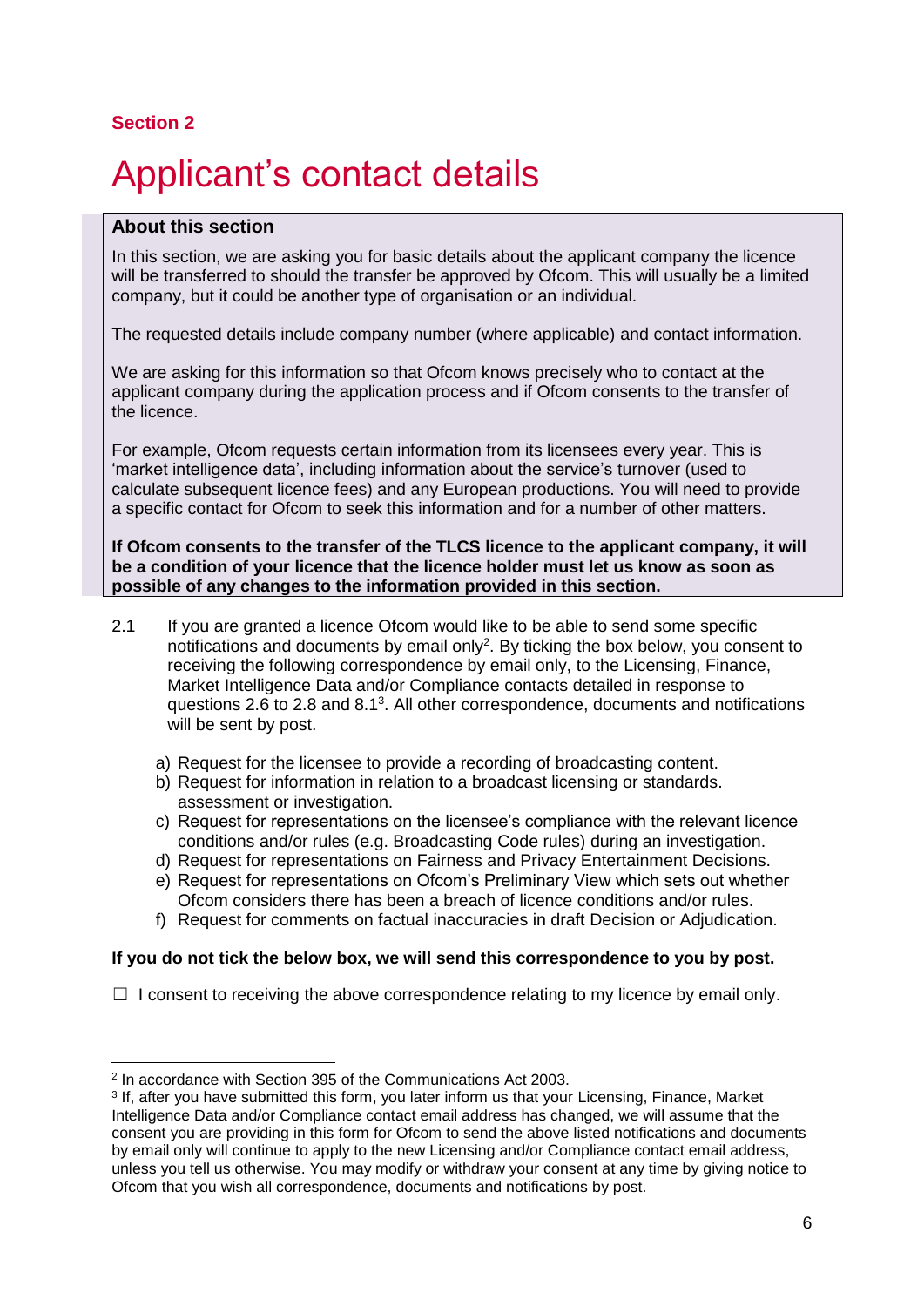- 2.2 Name of applicant (i.e. the company, organisation or individual that will hold the licence should the transfer of the licence be approved by Ofcom):
- 2.3 Company registration number (if applicable):

2.4 Address of the applicant's registered office (if a company), or principal office:

- 2.5 Contact details of the individual duly authorised by the applicant for the purposes of making this application. If you are:
	- a company, this individual should be the company secretary;
	- a partnership, this individual should be a partner, or another person who is in control of the business;
	- an unincorporated body or association, this individual should be a member of the organisation's governing body.

(If you are an agent completing the form on behalf of the applicant please do not enter your details here – see paragraph 1.9).

| <b>Name</b>         |  |
|---------------------|--|
| Job title           |  |
| <b>Address</b>      |  |
| <b>Telephone</b>    |  |
| <b>Mobile phone</b> |  |
| <b>Email</b>        |  |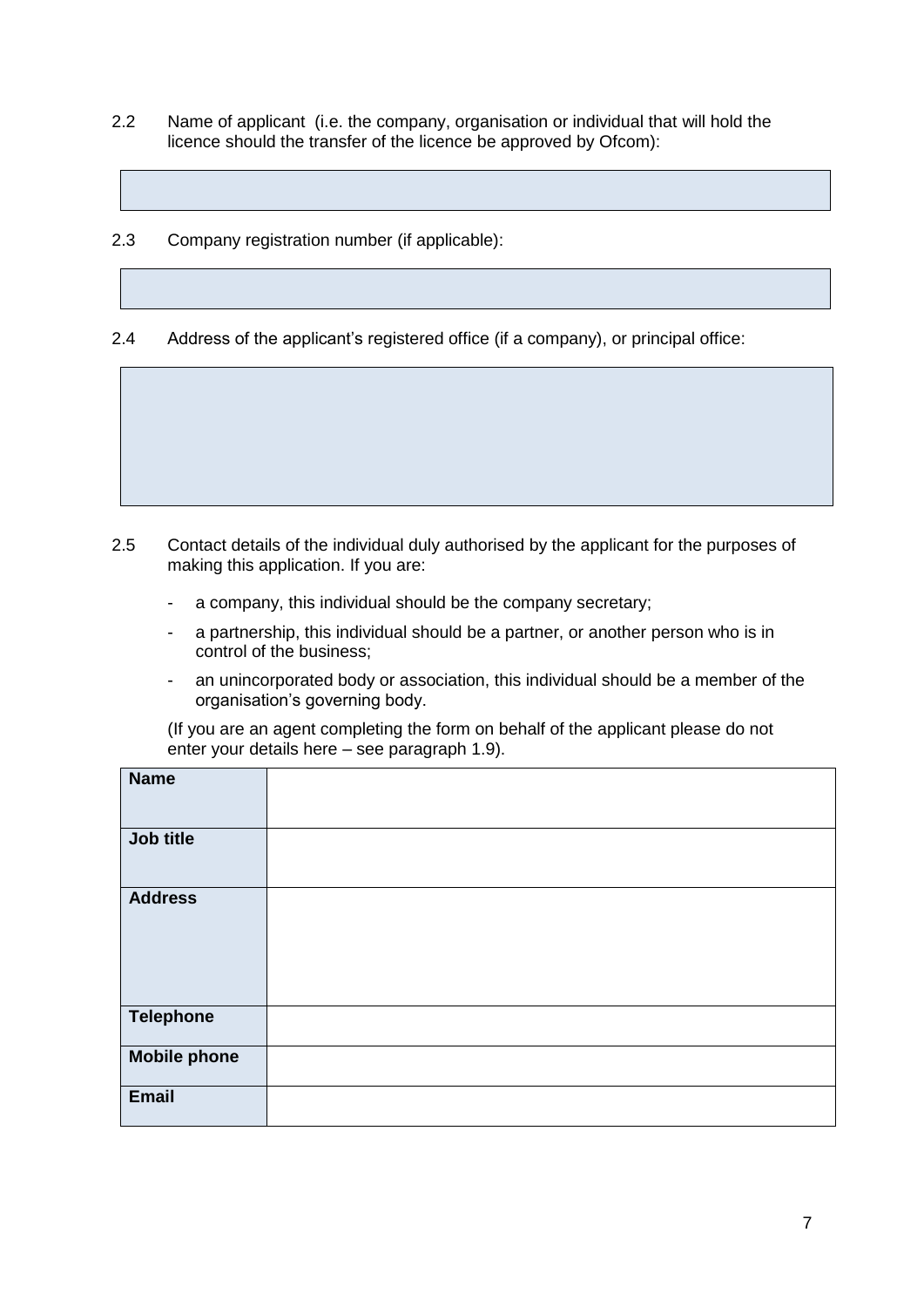#### 2.6 Contact details for the Licence Contact<sup>4</sup>

(N.B. In Section 8 you will also be required to provide contact details for the Compliance Officer for the content of the licensed service. These two contacts can be the same person if appropriate):

| <b>Name</b>         |  |
|---------------------|--|
| Job title           |  |
| <b>Address</b>      |  |
| <b>Telephone</b>    |  |
| <b>Mobile phone</b> |  |
| <b>Email</b>        |  |

#### 2.7 Contact details for Ofcom regarding invoicing/payment of licence fees:

<sup>-</sup><sup>4</sup> The Licence Contact is the day-to-day contact for Ofcom on licensing matters. Examples of the type of communication between the Licence Contact and Ofcom could be questions regarding ownership of the licensee company; changes to the licence; and responding to information requests,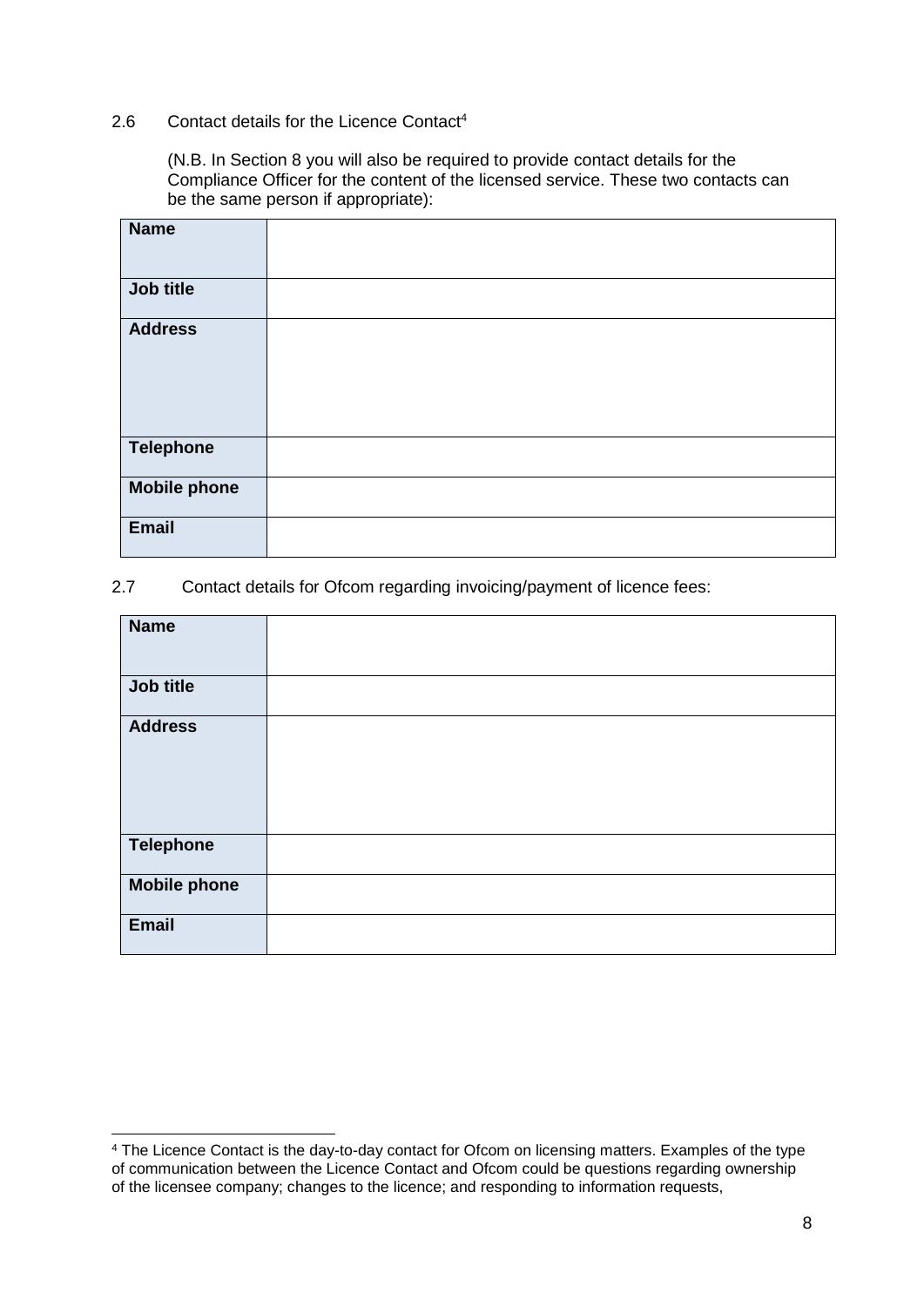2.8 Contact details for Ofcom regarding submission of 'market intelligence data' (see definition of 'market intelligence data' in the notes at the beginning of this section):

| <b>Name</b>         |  |
|---------------------|--|
| Job title           |  |
| <b>Address</b>      |  |
| <b>Telephone</b>    |  |
| <b>Mobile phone</b> |  |
| <b>Email</b>        |  |

2.9 If Ofcom consents to the transfer of the licence to the applicant company, it is Ofcom's practice to publish some contact details for the new licensed service on our website and/or in other relevant Ofcom publications. Please provide contact details below which can be used for this purpose:

| <b>Name</b>         |  |
|---------------------|--|
|                     |  |
|                     |  |
|                     |  |
|                     |  |
| Job title           |  |
|                     |  |
|                     |  |
|                     |  |
|                     |  |
| <b>Address</b>      |  |
|                     |  |
|                     |  |
|                     |  |
|                     |  |
|                     |  |
|                     |  |
|                     |  |
|                     |  |
|                     |  |
| <b>Telephone</b>    |  |
|                     |  |
|                     |  |
| <b>Mobile phone</b> |  |
|                     |  |
|                     |  |
|                     |  |
| <b>Email</b>        |  |
|                     |  |
|                     |  |

2.10 If the service has a website, please provide the website address below, which will be published, as above, on our website and/or in other relevant Ofcom publications.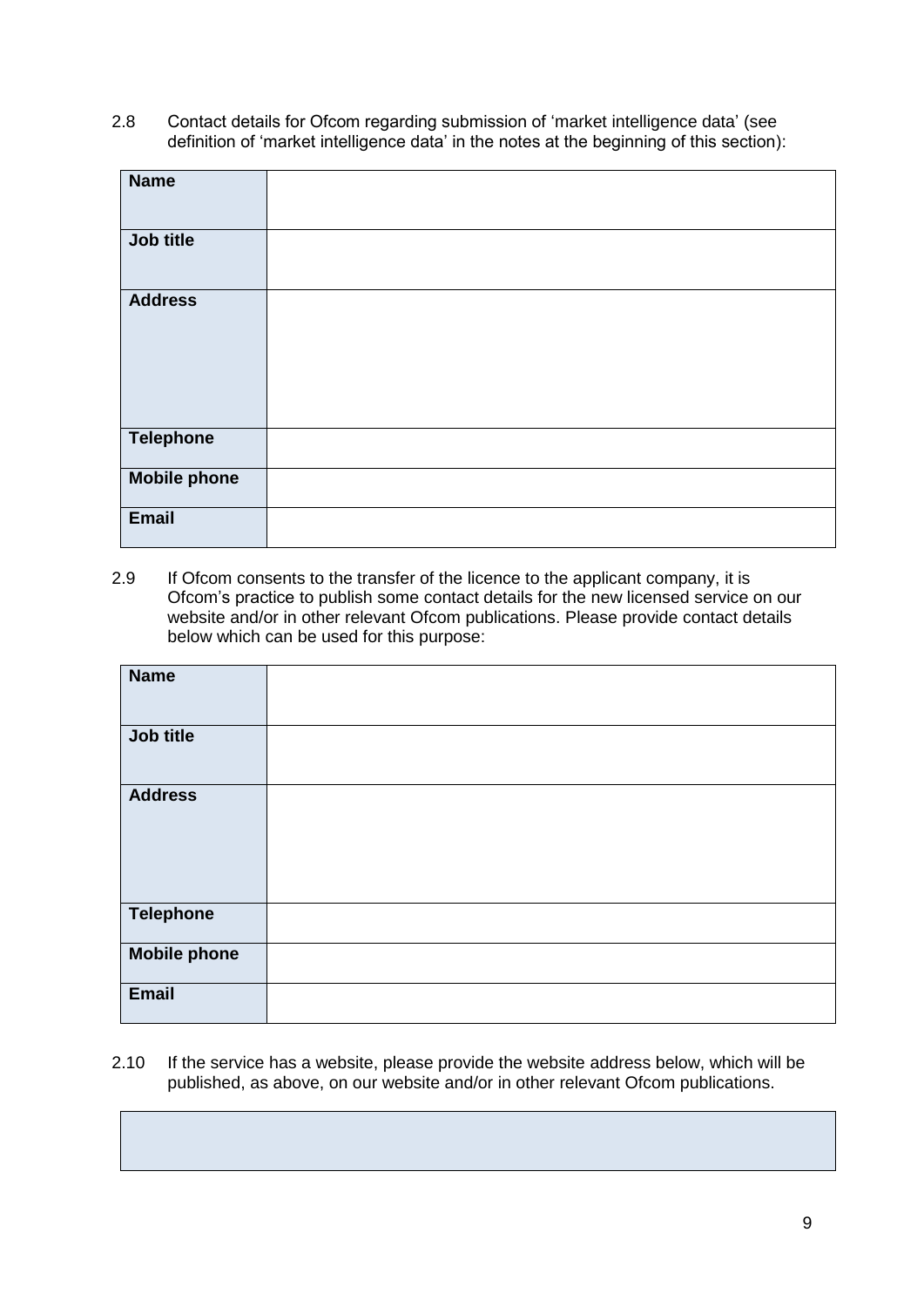# <span id="page-9-0"></span>3 Jurisdiction of the applicant

### **About this section**

Ofcom must be satisfied that the applicant falls under UK jurisdiction, as defined in the current European legislation (ie. the Audiovisual Media Services Directive) and national law.

Applicants fall under UK jurisdiction either through **establishment criteria**, where the applicant is based in the UK or, through secondary **technical criteria**, in cases where there is no European establishment.

Before completing this section of the form, you should read paragraphs 4.5 to 4.12 of Ofcom's Guidance notes for licence applicants: https://www.ofcom.org.uk/ data/assets/pdf\_file/0020/10883/tlcs\_guidance.pdf

This guidance includes full details of the criteria (including a flowchart) which will help you to determine if you fall under UK jurisdiction.

The details we are seeking in this section include locations of the applicant's offices and where, and by whom, the scheduling and other editorial decisions will be made.

3.1 The Head Office of the applicant body:

### 3.2 The address(es) where editorial decisions regarding programming are/will be taken:

3.3 Does the applicant carry out (or will it carry out) any of its activities in more than one location?

Yes / No (please delete as appropriate).

**If yes, please list these locations below:**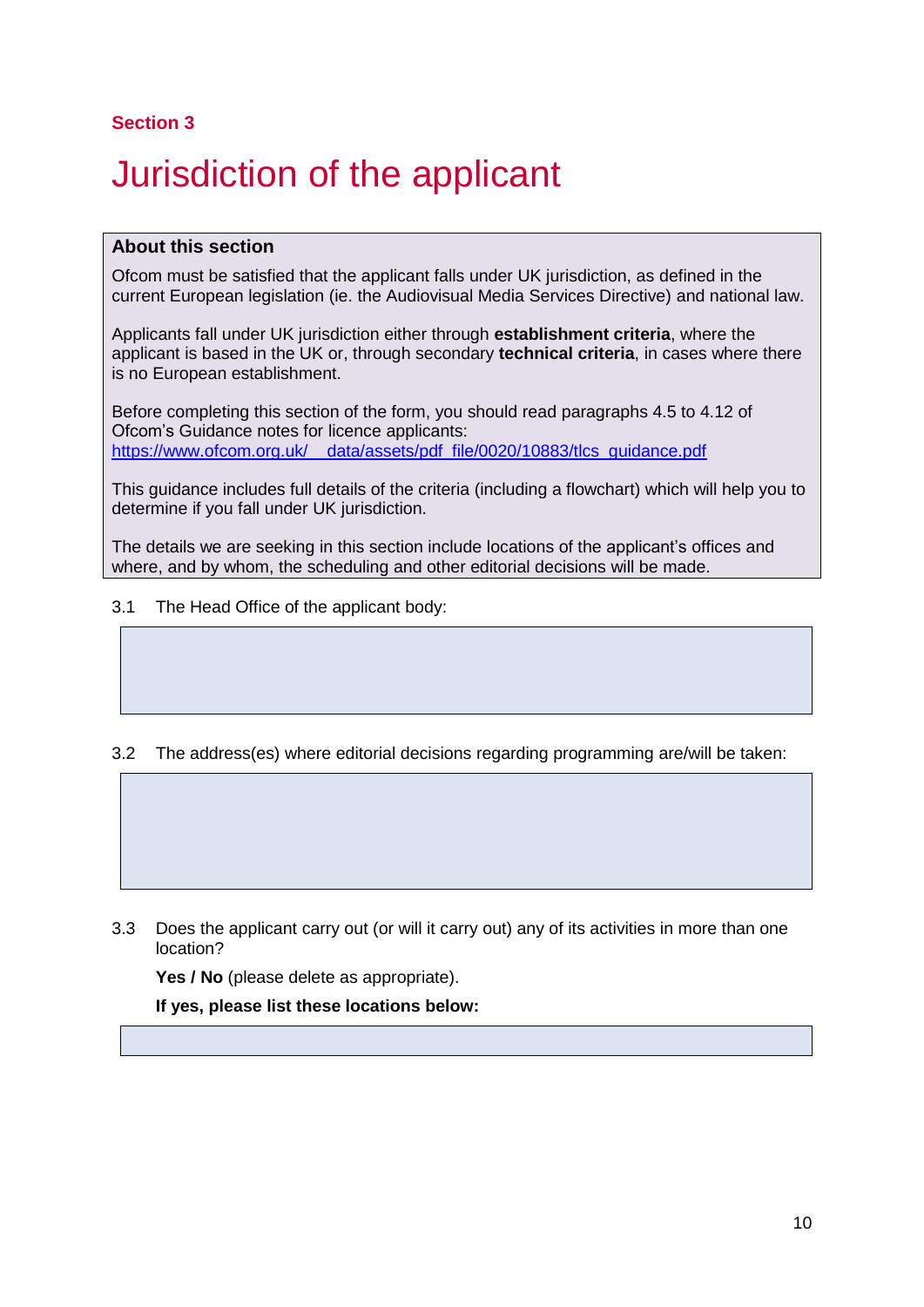3.4 Does the applicant have offices in more than one location?

Yes / No (please delete as appropriate).

**If yes, please list these locations below:**

- 3.5 The address(es) where the scheduling decisions regarding the service are/will be taken:
- 3.6 The address(es) where management meetings are/will be held:

3.7 If the applicant is a company, the address(es) where shareholders' meetings are/will be held. State 'N/A' if not applicable:

3.8 What functions in relation to broadcasting are/will be performed in each location?

3.9 How many employees are/will be based in each location?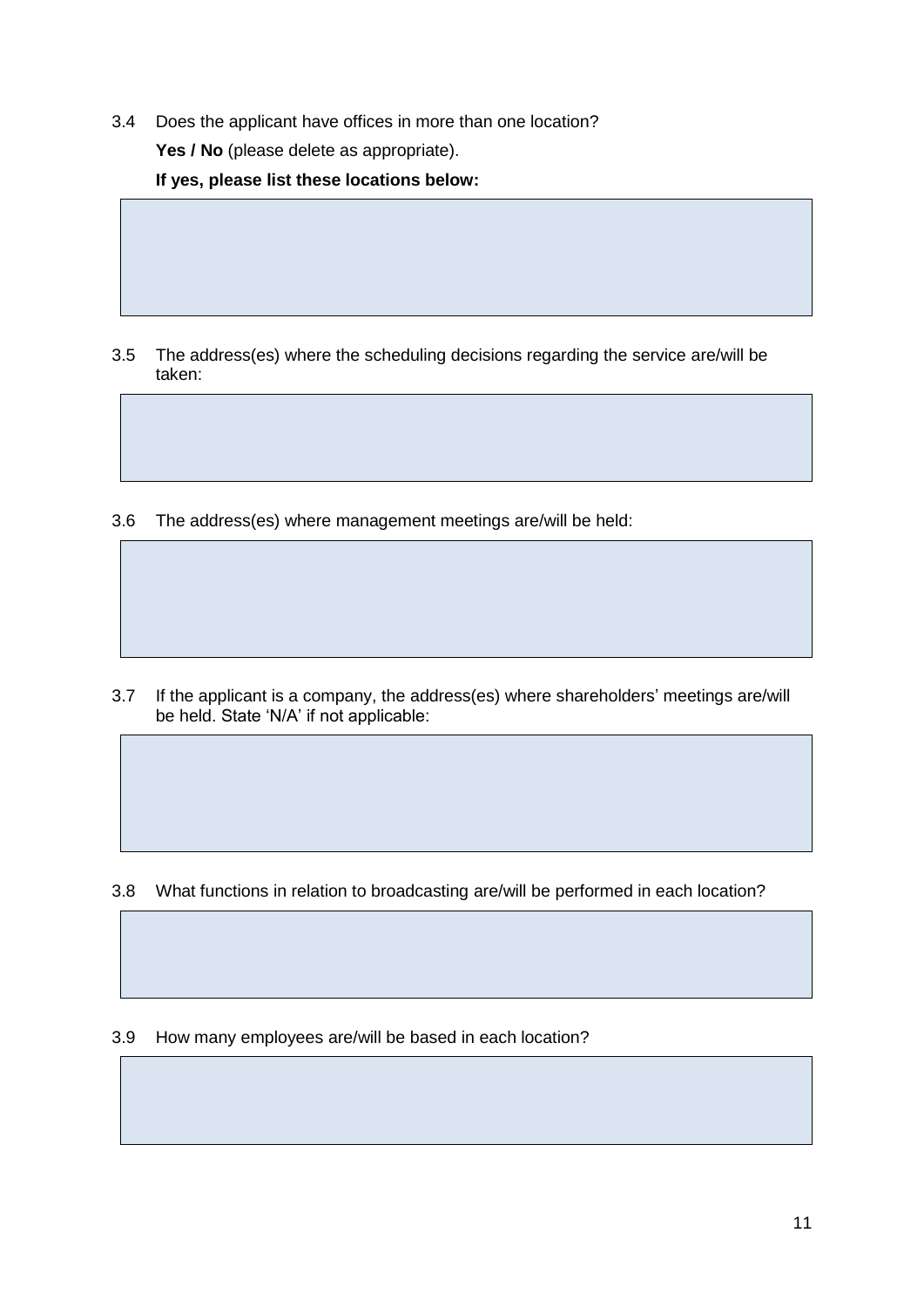## 3.10 How many employees does/will the applicant have in total?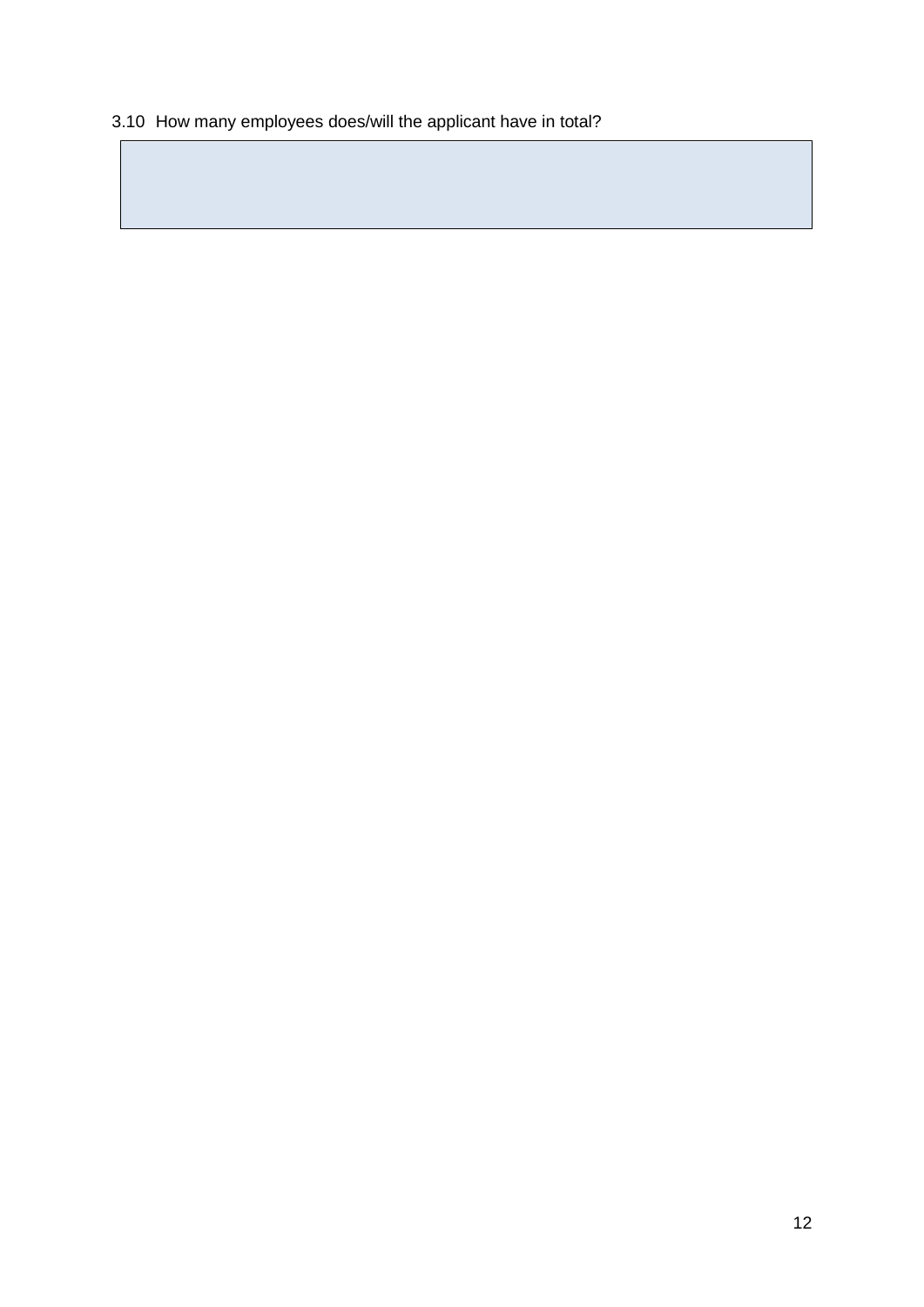# <span id="page-12-0"></span>Details of directors, partners or governing members of the applicant

### **About this section**

In Section 4, we are asking for details of the directors of the applicant company, and – where applicable – the directors of the applicant's parent and associated companies. If the applicant is a partnership, unincorporated association or other type of body, please provide details of its partners or governing members as applicable.

The response boxes and tables should be expanded or repeated where necessary or provided in a separate annex.

If the applicant is not a company, similar information should be provided about those responsible for management and policy-making.

Before completing this section of the form, you should read paragraphs 4.13 to 4.15 of Ofcom's Guidance notes for licence applicants:<br>https://www.ofcom.org.uk/ data/assets/pdf file data/assets/pdf file/0020/10883/tlcs\_quidance.pdf

4.1 Please provide the following details for **each director, partner or governing member** of the applicant:

| Name of<br>individual: | Home<br>address: | Country of<br>residence: | Other directorships,<br>partnerships or<br>memberships held (and<br>nature of the business<br>concerned): | Other offices of<br>employment held: |
|------------------------|------------------|--------------------------|-----------------------------------------------------------------------------------------------------------|--------------------------------------|
|                        |                  |                          |                                                                                                           |                                      |
|                        |                  |                          |                                                                                                           |                                      |
|                        |                  |                          |                                                                                                           |                                      |
|                        |                  |                          |                                                                                                           |                                      |
|                        |                  |                          |                                                                                                           |                                      |
|                        |                  |                          |                                                                                                           |                                      |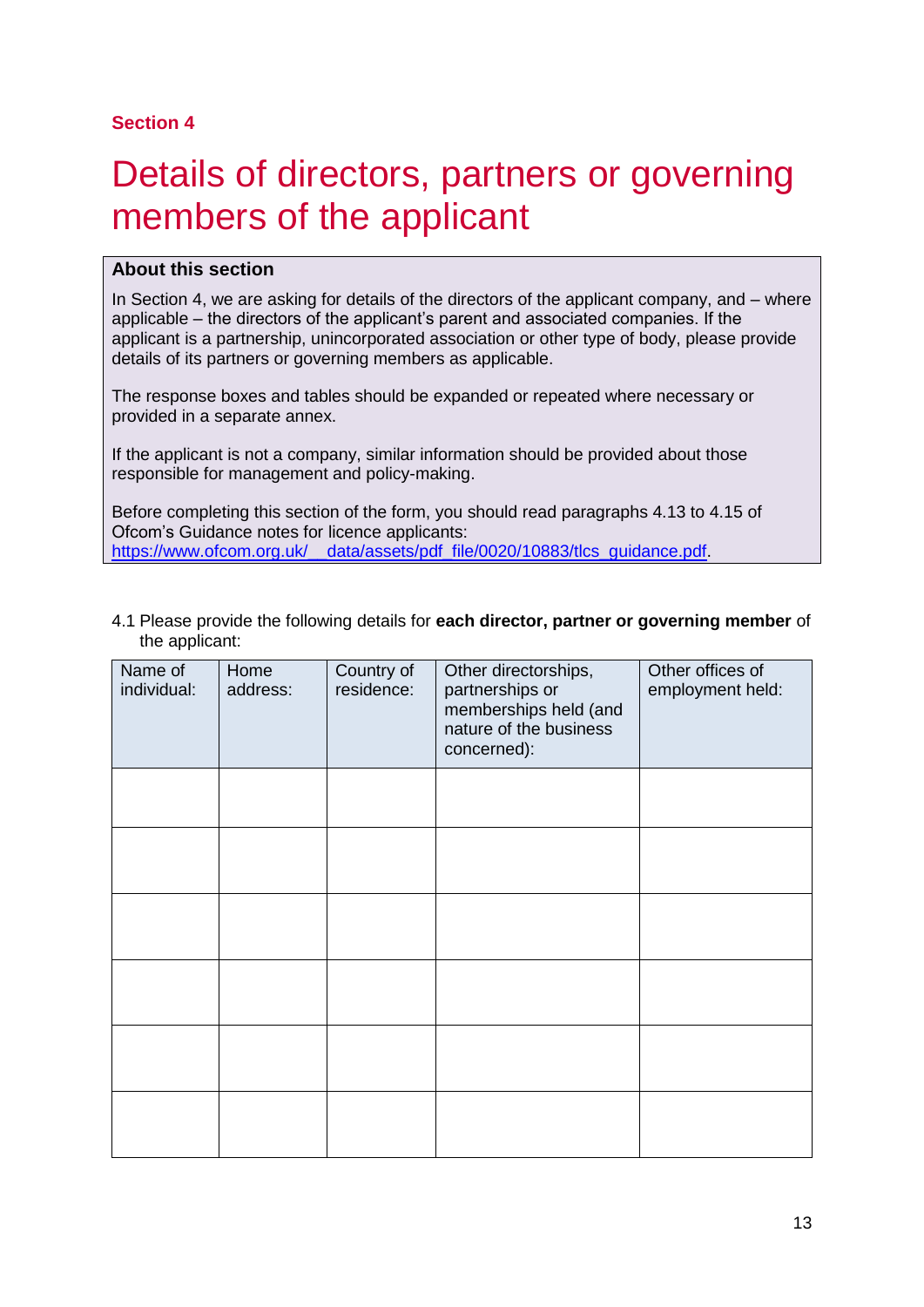4.2 If applicable, please provide the following details for **each director, partner or governing member** of **any body** that is listed in response to question 4.1 **which holds**, or is beneficially entitled to, **an interest of more than 5% in the applicant**:

| Name of<br>individual: | Home<br>address: | Country of<br>residence: | Other directorships,<br>partnerships or<br>memberships held (and<br>nature of the business<br>concerned): | Other offices of<br>employment held: |
|------------------------|------------------|--------------------------|-----------------------------------------------------------------------------------------------------------|--------------------------------------|
|                        |                  |                          |                                                                                                           |                                      |
|                        |                  |                          |                                                                                                           |                                      |
|                        |                  |                          |                                                                                                           |                                      |
|                        |                  |                          |                                                                                                           |                                      |
|                        |                  |                          |                                                                                                           |                                      |
|                        |                  |                          |                                                                                                           |                                      |

4.3 If applicable, please provide the following details for **each director, partner or governing member** of **any body** (as listed in response to question 4.2) that is the **ultimate controlling parent company or body** of the applicant.

| Name of<br>individual: | Home<br>address: | Country of<br>residence: | Other directorships,<br>partnerships or<br>memberships held (and<br>nature of the business<br>concerned): | Other offices of<br>employment held: |
|------------------------|------------------|--------------------------|-----------------------------------------------------------------------------------------------------------|--------------------------------------|
|                        |                  |                          |                                                                                                           |                                      |
|                        |                  |                          |                                                                                                           |                                      |
|                        |                  |                          |                                                                                                           |                                      |
|                        |                  |                          |                                                                                                           |                                      |
|                        |                  |                          |                                                                                                           |                                      |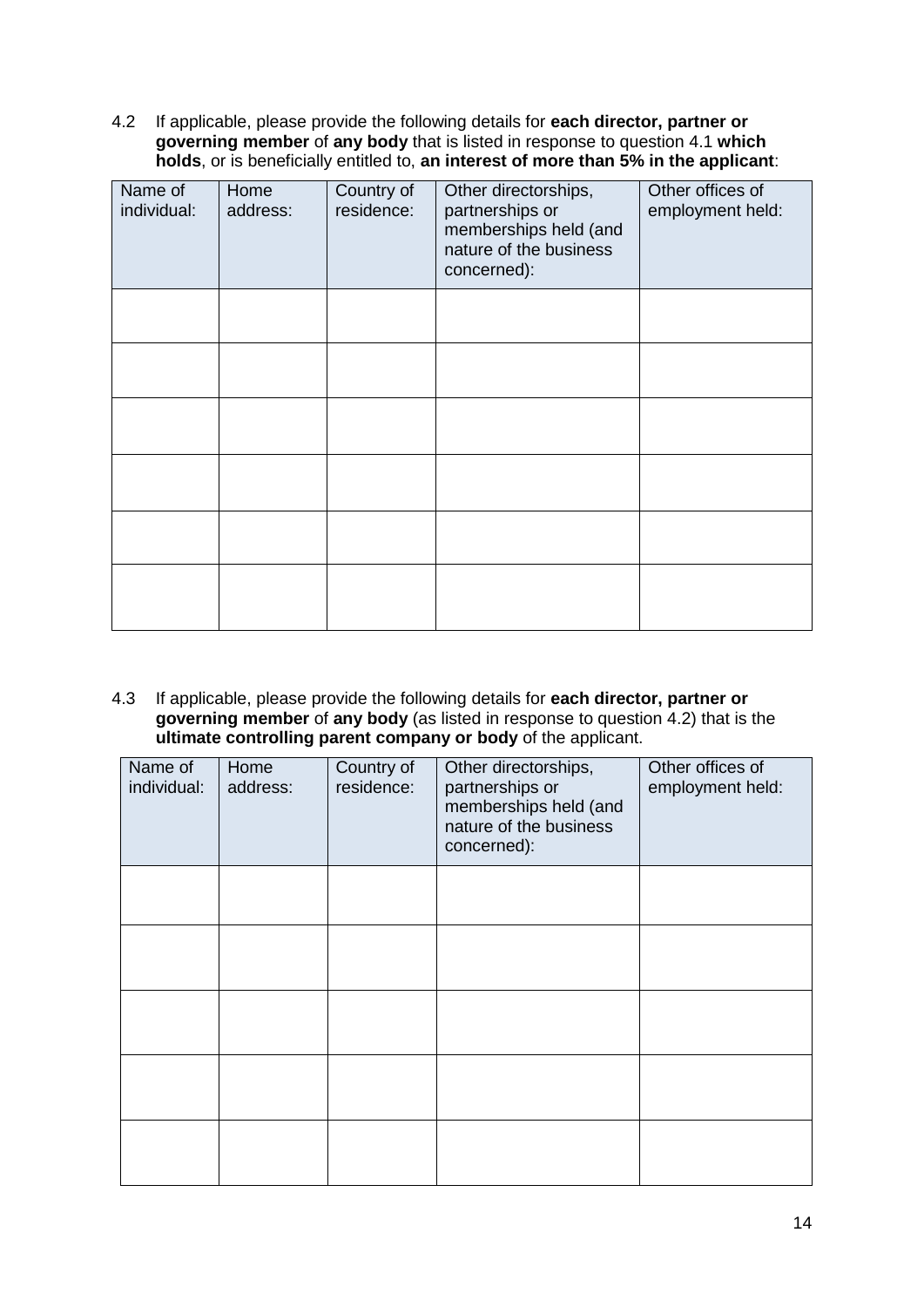4.4 Please list names of **directors, partners or governing members** who have any past or present connection with another Ofcom Broadcasting Act licensee, the BBC or S4C. This includes any connection via a controlling company or a company that is a participant with more than 5% interest.

Please state the name and licence number of the licensee to which the connection relates and include details of their involvement (for example, the position held and main areas of responsibility).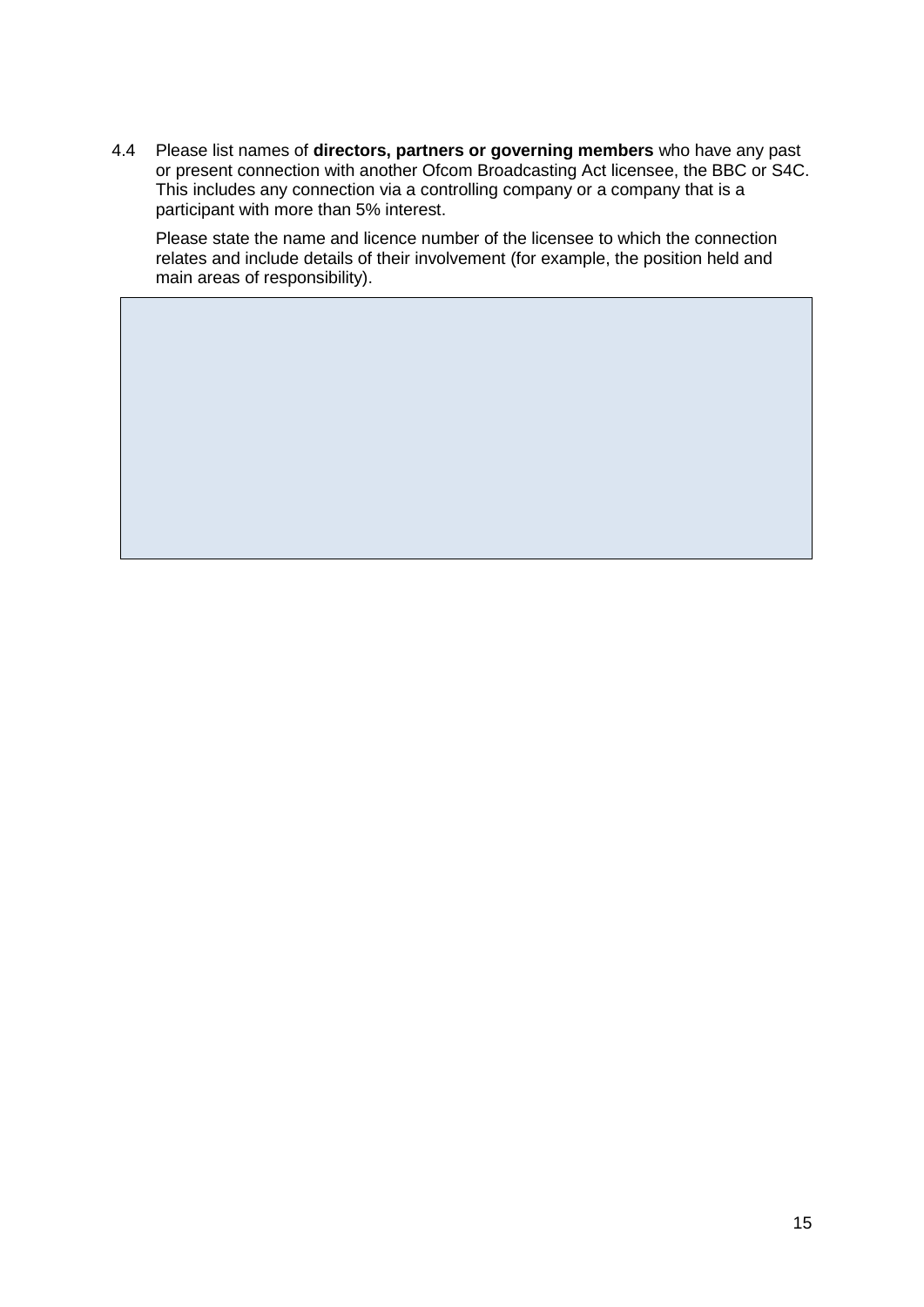# <span id="page-15-0"></span>Details of applicant's shareholders, members and participants

### **About this section**

Section 5 applies to applicants which are companies. If the applicant is not a company, please go straight to Section 6.

In this section, we request details of the shareholders/members of the applicant company. We need this information to determine who ultimately controls the applicant company.

Before completing this section of the form, you should read paragraphs 4.13 to 4.15 of Ofcom's Guidance notes for licence applicants: https://www.ofcom.org.uk/ data/assets/pdf file/0020/10883/tlcs\_guidance.pdf and guidance on the definition of 'control' of media companies: [https://www.ofcom.org.uk/\\_\\_data/assets/pdf\\_file/0022/45292/media\\_statement.pdf](https://www.ofcom.org.uk/__data/assets/pdf_file/0022/45292/media_statement.pdf)

If you need more space to fill in the details, either expand the boxes or provide the information in a separate annex.

- 5.1 Please provide an organisational chart showing the relationship (including percentages of shares held) between the applicant company and any subsidiary companies, parent companies, holding or nominee companies.
- 5.2 Please complete the following table, expanding it if necessary, to list **all shareholders, members or participants** (corporate or individual) who have an interest of more than 5% in **the applicant company**:

| <b>Applicant company details</b> |           |            |            |                  |  |  |
|----------------------------------|-----------|------------|------------|------------------|--|--|
| Name of shareholder,             | Number of | Total      | Total      | % of Vote rights |  |  |
| member or participant            | shares    | investment | investment |                  |  |  |
| (existing and or proposed)       |           | (Es)       | (% )       |                  |  |  |
|                                  |           |            |            |                  |  |  |
|                                  |           |            |            |                  |  |  |
|                                  |           |            |            |                  |  |  |
|                                  |           |            |            |                  |  |  |
|                                  |           |            |            |                  |  |  |
|                                  |           |            |            |                  |  |  |
|                                  |           |            |            |                  |  |  |
|                                  |           |            |            |                  |  |  |
|                                  |           |            |            |                  |  |  |
|                                  |           |            |            |                  |  |  |
|                                  |           |            |            |                  |  |  |
|                                  |           |            |            |                  |  |  |
|                                  |           |            |            |                  |  |  |
|                                  |           |            |            |                  |  |  |
|                                  |           |            |            |                  |  |  |
|                                  |           |            |            |                  |  |  |
|                                  |           |            |            |                  |  |  |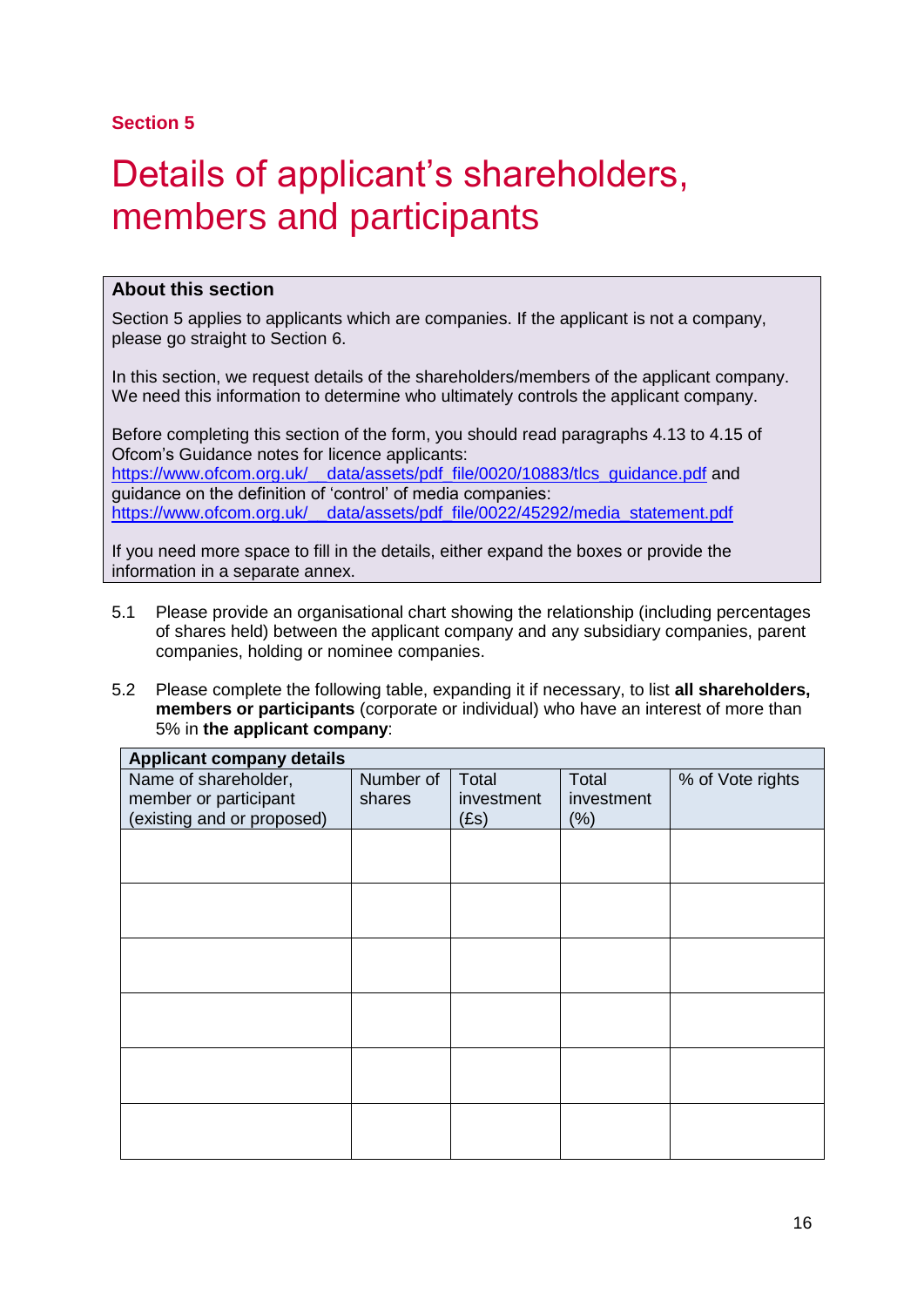5.3 Please complete the following table, expanding it if necessary, to list **all shareholders, members or participants** (corporate or individual) **of any body** that is listed in response to question 5.2 and **that holds,** or is beneficially entitled to hold, **an interest of more than 5%** in the applicant company:

| Name of body:           |           |            |            |                  |  |  |
|-------------------------|-----------|------------|------------|------------------|--|--|
| Name of shareholder,    | Number of | Total      | Total      | % of Vote rights |  |  |
| member or participant   | shares    | investment | investment |                  |  |  |
| (existing and proposed) |           | (Es)       | (% )       |                  |  |  |
|                         |           |            |            |                  |  |  |
|                         |           |            |            |                  |  |  |
|                         |           |            |            |                  |  |  |
|                         |           |            |            |                  |  |  |
|                         |           |            |            |                  |  |  |
|                         |           |            |            |                  |  |  |
|                         |           |            |            |                  |  |  |
|                         |           |            |            |                  |  |  |
|                         |           |            |            |                  |  |  |
|                         |           |            |            |                  |  |  |
|                         |           |            |            |                  |  |  |
|                         |           |            |            |                  |  |  |

5.4 If the body/bodies listed in 5.3 is controlled by another body, please complete the following table, expanding it if necessary, to list all shareholders/members or participants (corporate or individual) of the body in question (if that company has not already been listed above at 5.2).

| Name of company:    |                     |                             |                            |                  |  |  |
|---------------------|---------------------|-----------------------------|----------------------------|------------------|--|--|
| Name of shareholder | Number of<br>shares | Total<br>investment<br>(Es) | Total<br>investment<br>(%) | % of Vote rights |  |  |
|                     |                     |                             |                            |                  |  |  |
|                     |                     |                             |                            |                  |  |  |
|                     |                     |                             |                            |                  |  |  |
|                     |                     |                             |                            |                  |  |  |
|                     |                     |                             |                            |                  |  |  |
|                     |                     |                             |                            |                  |  |  |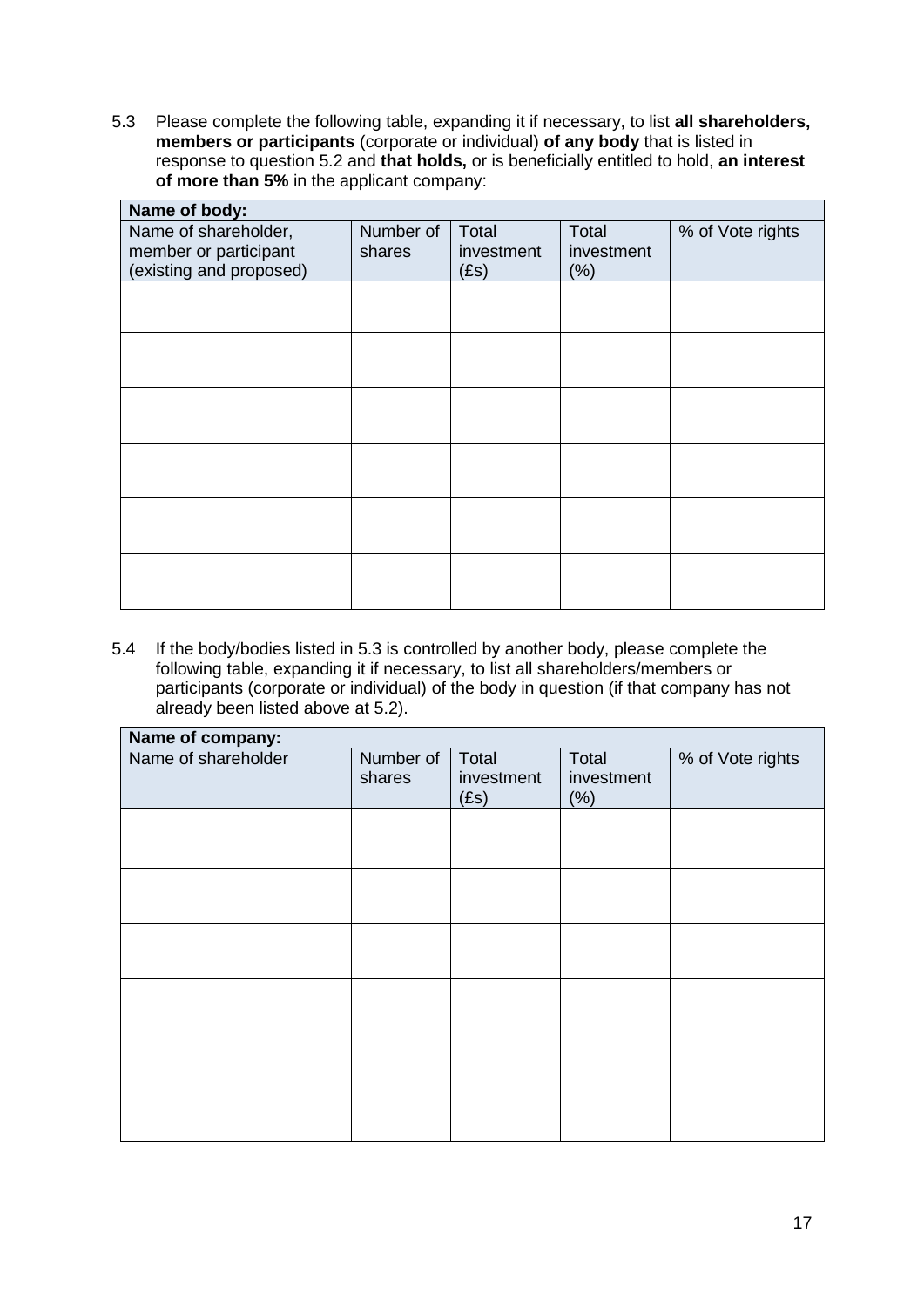5.5 Please provide, if applicable, the name and address of any other individuals or companies in accordance with whose wishes the applicant's affairs (or those of any body which controls the applicant) are, or will be, conducted.

| <b>Name</b> | <b>Address</b> |
|-------------|----------------|
|             |                |
|             |                |
|             |                |
|             |                |
|             |                |
|             |                |
|             |                |
|             |                |
|             |                |
|             |                |
|             |                |
|             |                |

5.6 Please confirm whether or not the applicant is receiving, or is likely to receive, any other form of funding and/or financial assistance and, if so, provide details of who is providing that funding/financial assistance and the extent of it.

5.7 Is the applicant company ultimately controlled by another entity<sup>5</sup> and, if so, what is the name of that entity?

Please read our guidance on the definition of 'control' of media companies https://www.ofcom.org.uk/ data/assets/pdf\_file/0022/45292/media\_statement.pdf and paragraphs 52 to 53 of Ofcom's Guidance notes for licence applicants.

<sup>-</sup><sup>5</sup> Within the meaning of Schedule 2, Part 1 of the Broadcasting Act 1990.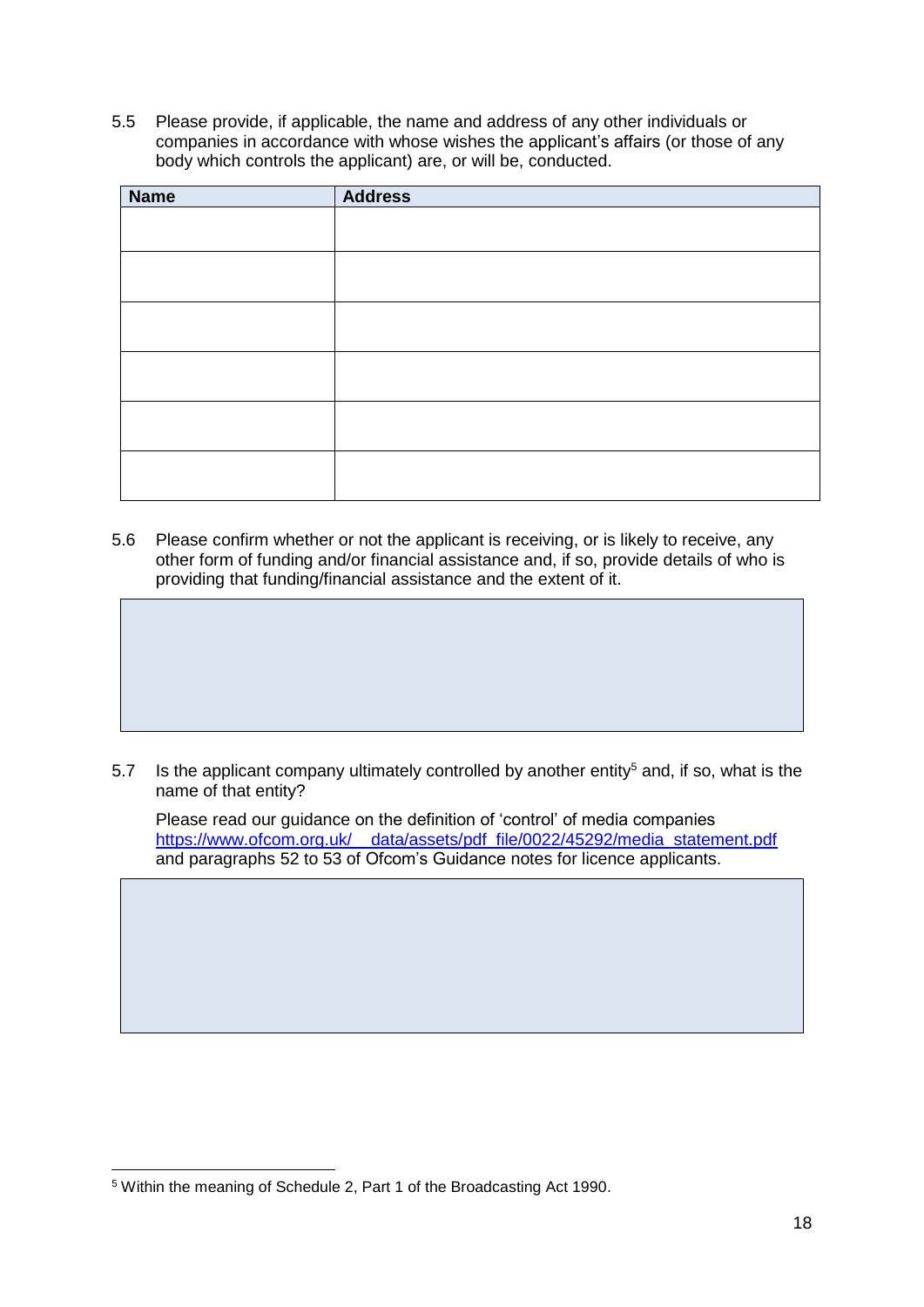# <span id="page-18-0"></span>**Eligibility requirements**

### **About this section**

Ofcom has a duty to ensure that anyone who applies for a broadcasting licence is fit and proper to hold one.

When considering whether an applicant is fit and proper to hold a licence, Ofcom will look at – for example – whether individuals who are likely to exercise control over the applicant and its activities (e.g. directors, substantial shareholders or members) have any criminal convictions (in any jurisdiction), or whether they have ever been declared bankrupt.

In addition, certain categories of people are disqualified from holding a licence, or participating above a certain level in a body which holds a licence. These restrictions are set out in Part 2 of Schedule 2 to the Broadcasting Act 1990.

Please note: information provided in this section of the form will not necessarily result in Ofcom refusing to transfer the licence to the applicant – this will depend on all circumstances of the applicant as a whole – but Ofcom may ask for further details.

Before completing this section of the form, you should read paragraph 4.16 of Ofcom's Guidance notes for licence applicants: https://www.ofcom.org.uk/ data/assets/pdf file/0020/10883/tlcs\_guidance.pdf.

## **Criminal convictions**

*Note: You do not need to provide details of spent convictions.*

6.1 Have **any of the directors, shareholders, members or other individuals** listed in Sections 4 and/or 5 of this application **been convicted of a criminal offence** committed before the date of this application (in any jurisdiction) or received a civil penalty (excluding driving offences)?

**Yes/No** (delete as appropriate)

If yes, please provide the name of the person, date of the conviction or action, the penalty, and the country.

| Name:                                    |  |
|------------------------------------------|--|
| Date of conviction/action<br>(dd/mm/yy): |  |
| <b>Penalty:</b>                          |  |
| <b>Country:</b>                          |  |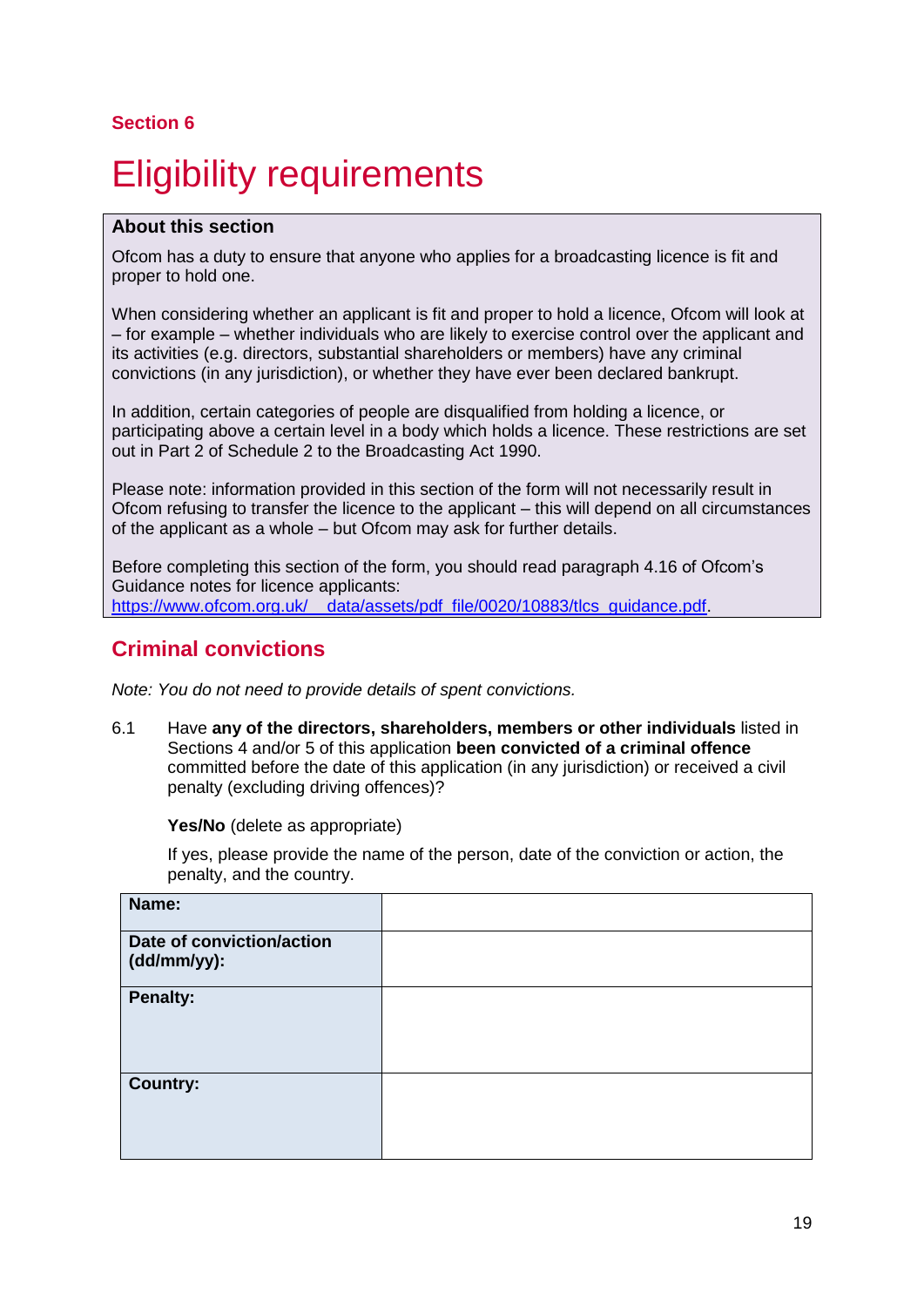## **Insolvency and bankruptcy**

6.2 Have any of the directors, shareholders, members or other individuals listed in Sections 4 and/or 5 of this application ever been declared bankrupt?

**Yes/No** (delete as appropriate).

If yes, please provide names and details of the bankruptcy  $-$  i.e. the date of action, whether it has been discharged and, if so, the date of discharge.

6.3 Have any directors, partners or governing members listed in Section 4 and/or 5 of this application ever been directors, partners or governing members of a body which has become insolvent?

**Yes/No** (delete as appropriate).

If yes, please provide names and brief details of the insolvency action (including dates).

## **Disqualified directors**

6.4 Have any of the directors, shareholders, members or other individuals listed in Sections 4 and/or 5 of this application ever been the subject of a disqualification order under the Company Directors Disqualification Act 1986?

**Yes/No** (delete as appropriate).

If yes, please provide names and details of the order (e.g. the period of disqualification).

## **Removal from a professional or trade body**

6.5 Have any of the directors, shareholders, members or other individuals listed in Sections 4 and/or 5 of this application ever been excluded from a professional or trade body following disciplinary or regulatory proceedings?

**Yes/No** (delete as appropriate).

If yes, please provide names, dates and details (including whether or not they have subsequently been re-admitted by the body concerned).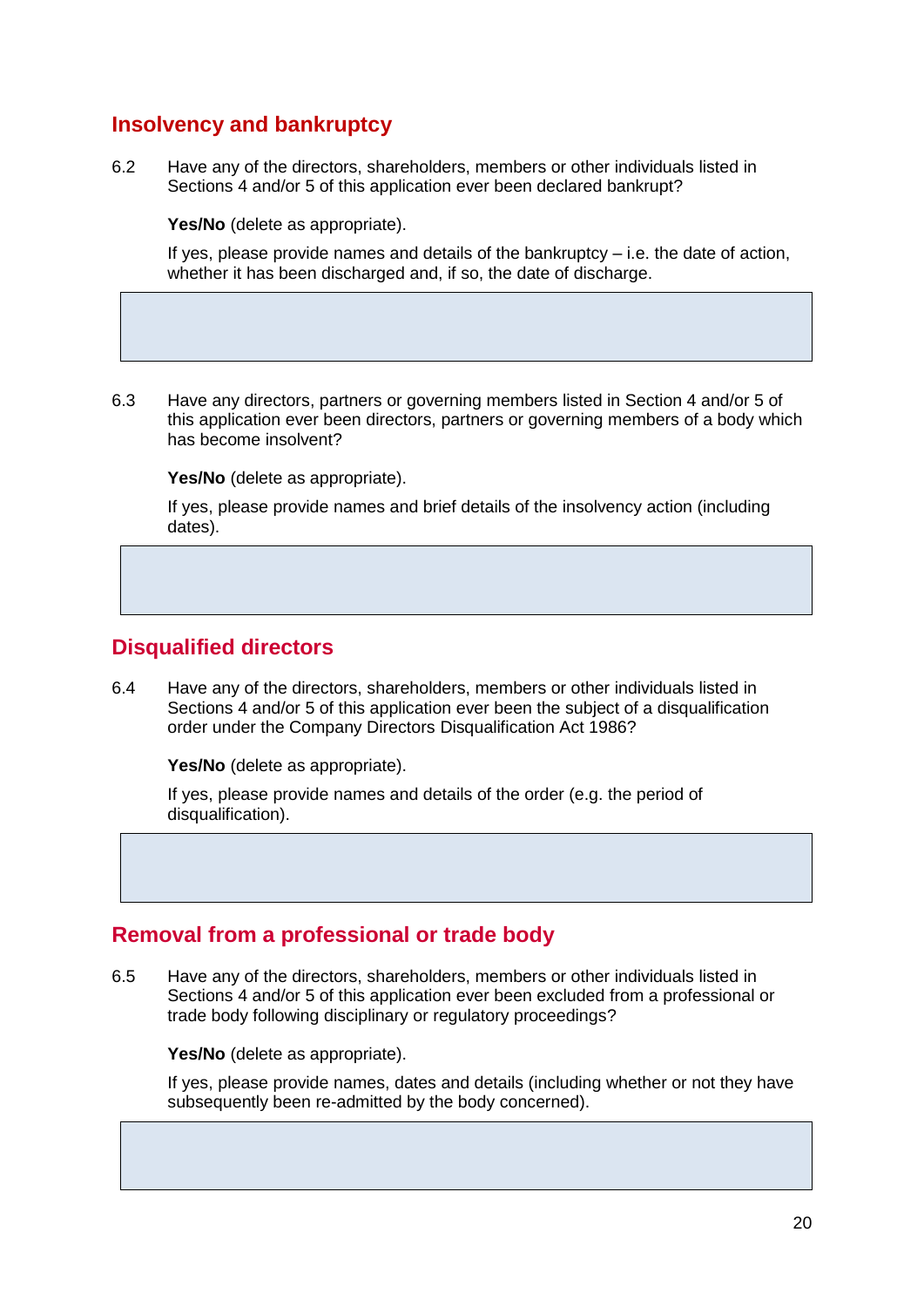## **General statutory disqualifications**

6.6 In relation to the details provided in Sections 4 and/or 5 of this application, please state **whether any individual or body**, including their associates (i.e. directors of their associates and other group companies), **is, or is involved in, any of the below**, and the extent of that interest. **If none apply, this must be clearly stated as 'N/A'.**

|              | <b>Activity/involvement</b>                                                                                                                                                                          | <b>Please</b><br>indicate any<br>involvement<br>with an "X" | Please state who is involved; the name<br>of the body/individual/agency they are<br>involved with; and the extent of their<br>involvement |
|--------------|------------------------------------------------------------------------------------------------------------------------------------------------------------------------------------------------------|-------------------------------------------------------------|-------------------------------------------------------------------------------------------------------------------------------------------|
| a)           | A local authority                                                                                                                                                                                    |                                                             |                                                                                                                                           |
| b)           | A body whose objects<br>are wholly or mainly of a<br>political nature, or which<br>is affiliated to such a<br>body                                                                                   |                                                             |                                                                                                                                           |
| $\mathsf{C}$ | A body whose objects<br>are wholly or mainly of a<br>religious nature <sup>6</sup>                                                                                                                   |                                                             |                                                                                                                                           |
| d)           | An individual who is an<br>officer of a body falling<br>within $(b)$ or $(c)$                                                                                                                        |                                                             |                                                                                                                                           |
| e)           | A body corporate which<br>is an associate (as<br>defined in paragraphs<br>1(1) and $1(1A)$ of Part I<br>of Schedule 2 to the<br>Broadcasting Act 1990)<br>of a body falling within<br>$(b)$ or $(c)$ |                                                             |                                                                                                                                           |
| f)           | An advertising agency<br>or an associate of an<br>advertising agency                                                                                                                                 |                                                             |                                                                                                                                           |

-

<sup>&</sup>lt;sup>6</sup> Please refer to Sections 3 to 5 of Ofcom's religious guidance note at:

[https://www.ofcom.org.uk/\\_\\_data/assets/pdf\\_file/0028/88219/Guidance-for-religious-bodies.pdf](https://www.ofcom.org.uk/__data/assets/pdf_file/0028/88219/Guidance-for-religious-bodies.pdf) for details on how we determine the eligibility of religious bodies to hold certain broadcasting licences.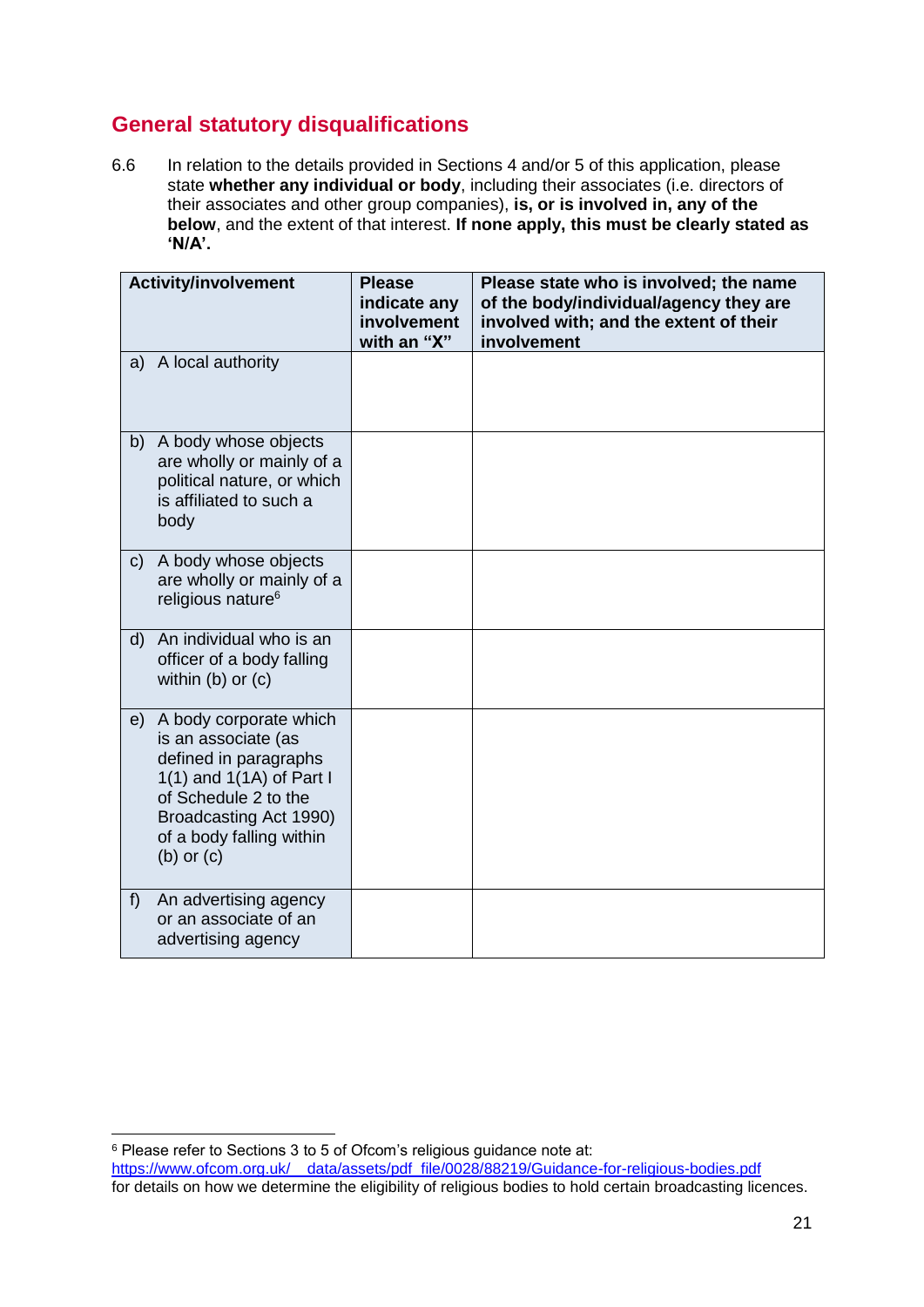6.7 Please provide details of any other participant in the applicant whose interest is, or could be, incompatible with the requirements imposed by or under Schedule 2 to the Broadcasting Act 1990.

## **Details of applications, licences, on-demand programme services and sanctions**

6.8 Is the applicant a current licensee of Ofcom?

Yes / No (delete as appropriate).

If yes, please provide the licence details expanding the table if necessary:

| <b>Licence</b><br>number | Name of service |
|--------------------------|-----------------|
|                          |                 |
|                          |                 |
|                          |                 |

6.9 Does the applicant control an existing licensee of Ofcom?

Yes / No (delete as appropriate).

If yes, please provide the licence details expanding the table if necessary:

| <b>Licence</b><br>number | <b>Name of service</b> |
|--------------------------|------------------------|
|                          |                        |
|                          |                        |
|                          |                        |

6.10 Is the applicant controlled by an existing licensee or by any person who is connected (within the meaning of Schedule 2 to the Broadcasting Act 1990) with an existing licensee (i.e. as a "participant")?

Yes / No (delete as appropriate).

If yes, please provide the licence details expanding the table if necessary:

| <b>Licence</b><br>number | <b>Name of service</b> |
|--------------------------|------------------------|
|                          |                        |
|                          |                        |
|                          |                        |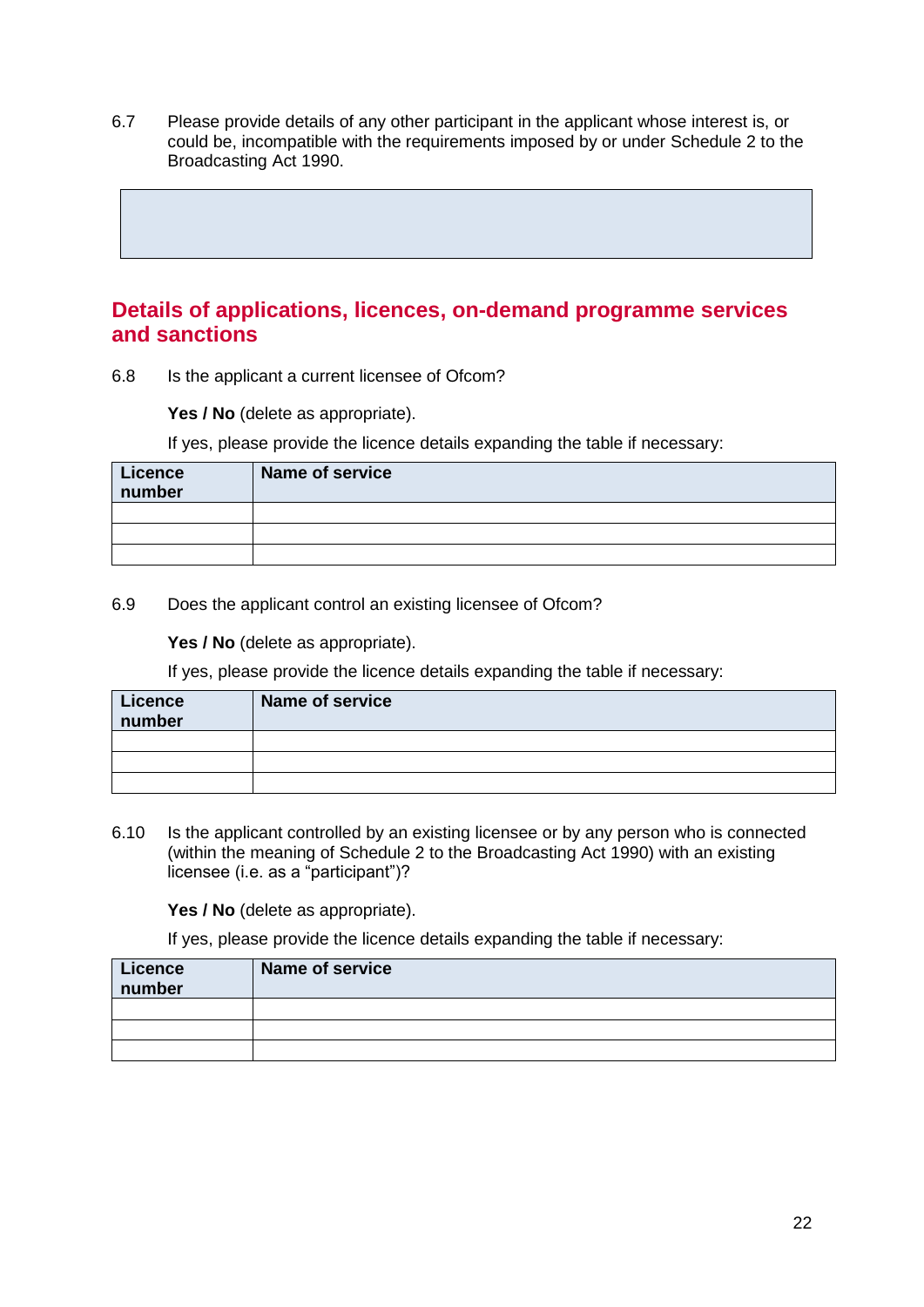6.11 Has the applicant made any other application to Ofcom (or its predecessor broadcast regulators – the Independent Television Commission and the Radio Authority) for any licence which has since been surrendered by the licensee or revoked by Ofcom (or one of its predecessor regulators)?

**Yes / No** (delete as appropriate).

If yes, please provide the licence details expanding the table if necessary:

| <b>Licence</b><br>number | Name of service |
|--------------------------|-----------------|
|                          |                 |
|                          |                 |
|                          |                 |

6.12 Has the applicant made any other application to Ofcom (or its predecessor broadcast regulators – the Independent Television Commission and the Radio Authority) for any licence which was unsuccessful?

**Yes / No** (delete as appropriate).

If yes, please provide the licence details expanding the table if necessary:

### **Proposed name of service**

6.13 Please indicate below whether the applicant provides, or intends to provide, a video on demand service/s.

a) **Yes**, I currently provide a video on demand service/s.  $\Box$ 

b) **Yes**, I intend to provide a video on demand service/s in the future.  $\Box$ 

If so, please indicate on which date/s you plan to launch the service/s:

c) **No**, I do not currently provide or intend to provide a video on demand service  $\Box$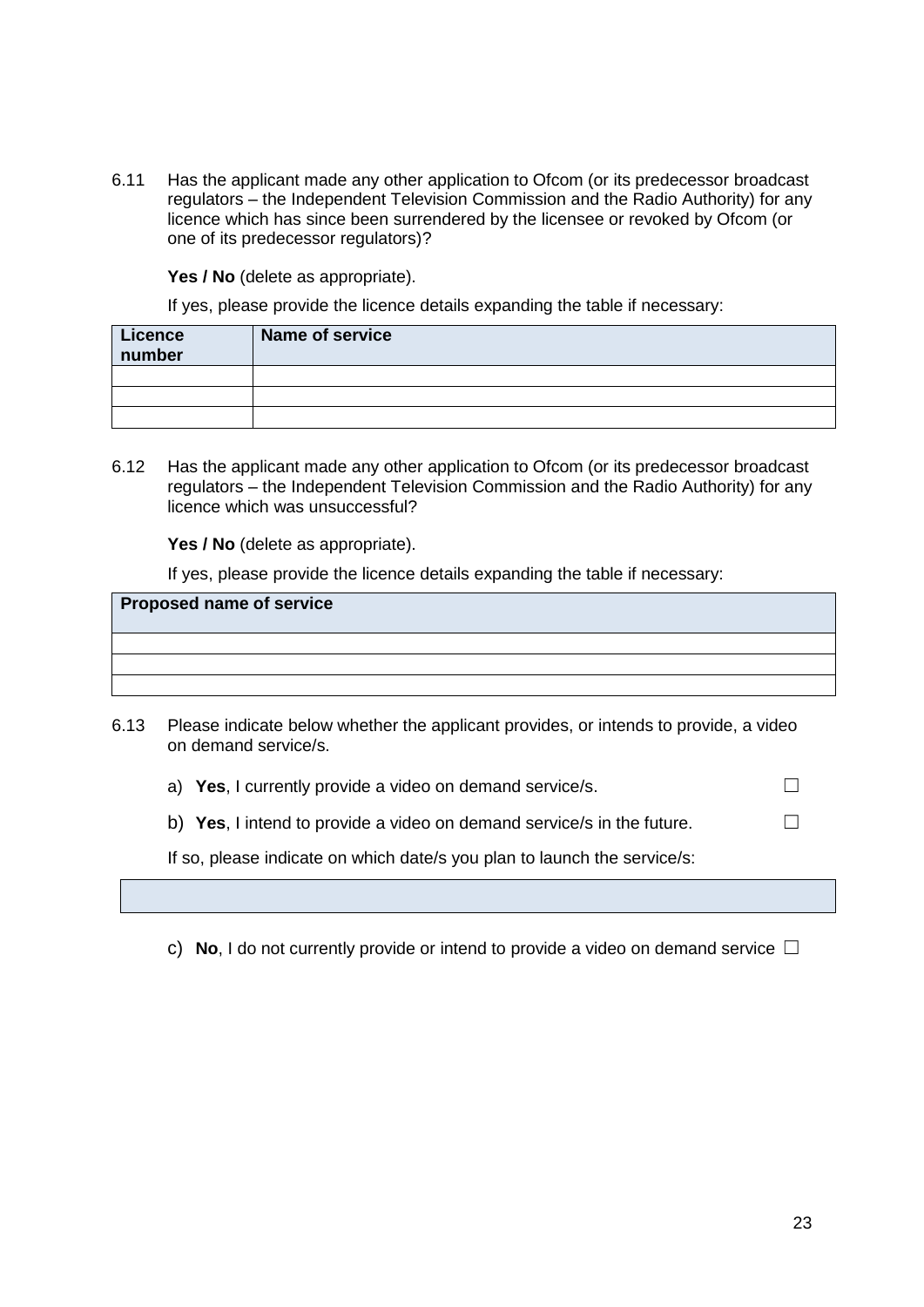- 6.14 If you have answered a) to Question 6.13, and the criteria which sets out what a video on demand service is are met, you are required to notify Ofcom<sup>7</sup>. Please tick the statement below that applies to you:
	- a) I have already notified the service/s to Ofcom (or ATVOD<sup>8</sup> prior to 1 January 2016).  $\Box$

If so, please provide the name/s of the service/s you notified:

b) I plan to notify along with or shortly after this application<sup>9</sup>; or  $\Box$ 

c) I do not plan to notify the service.  $□$ 

If you have ticked c), please indicate why:

6.15 Is the applicant subject to any current or pending investigation by any statutory regulatory or government body in the United Kingdom or abroad in respect of any broadcast-related matter?

Yes / No (delete as appropriate).

(i) If yes, please provide the following details expanding the table if necessary:

| Licence number   Name of service<br>(or equivalent) | Details of the investigation |
|-----------------------------------------------------|------------------------------|
|                                                     |                              |
|                                                     |                              |
|                                                     |                              |
|                                                     |                              |

<sup>-</sup><sup>7</sup> The criteria are set out in section 368A(1) of the Communications Act 2003. Applicants must notify Ofcom if the criteria are met in accordance with section 368BA. Ofcom has also produced Guidance notes on who needs to notify an on demand programme service to Ofcom, available at:

https://www.ofcom.org.uk/ data/assets/pdf\_file/0028/71839/guidance\_on\_who\_needs\_to\_notify.pdf <sup>8</sup> The Authority for Television on Demand (ATVOD) regulated editorial on demand services until 31 December 2015.

<sup>&</sup>lt;sup>9</sup> Ofcom's notification form for on demand service providers is available at: <https://www.ofcom.org.uk/tv-radio-and-on-demand/information-for-industry/on-demand/rules-guidance>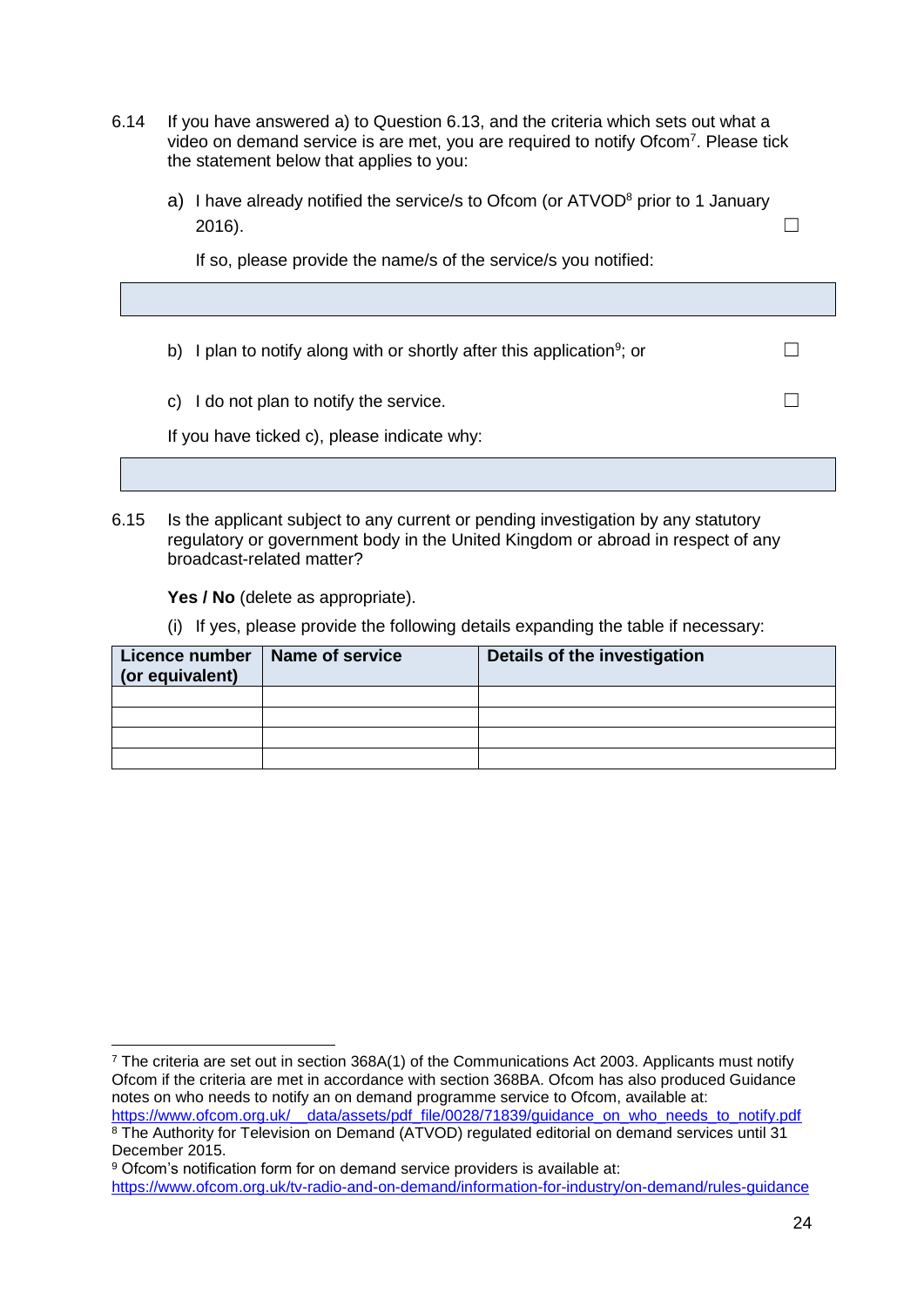6.16 Has the applicant – or any person(s) controlling the applicant – ever been subject to a statutory sanction for contravening a condition of a broadcasting licence in the UK or any other jurisdiction?

Yes / No (delete as appropriate).

If yes, please provide the following details relating to each sanction expanding the table if necessary:

| <b>Licence</b><br>number (or<br>equivalent) | <b>Name of service</b> | Nature of the<br>breach | <b>Sanction</b><br>imposed | <b>Date</b><br>sanction<br>imposed |
|---------------------------------------------|------------------------|-------------------------|----------------------------|------------------------------------|
|                                             |                        |                         |                            |                                    |
|                                             |                        |                         |                            |                                    |
|                                             |                        |                         |                            |                                    |
|                                             |                        |                         |                            |                                    |

6.17 In relation to **any of the directors, shareholders, members or other individuals** listed in Sections 4 and/or 5 of this application, please provide any information which you think may be a relevant consideration for Ofcom in determining whether or not the applicant is fit and proper to hold a Broadcasting Act licence.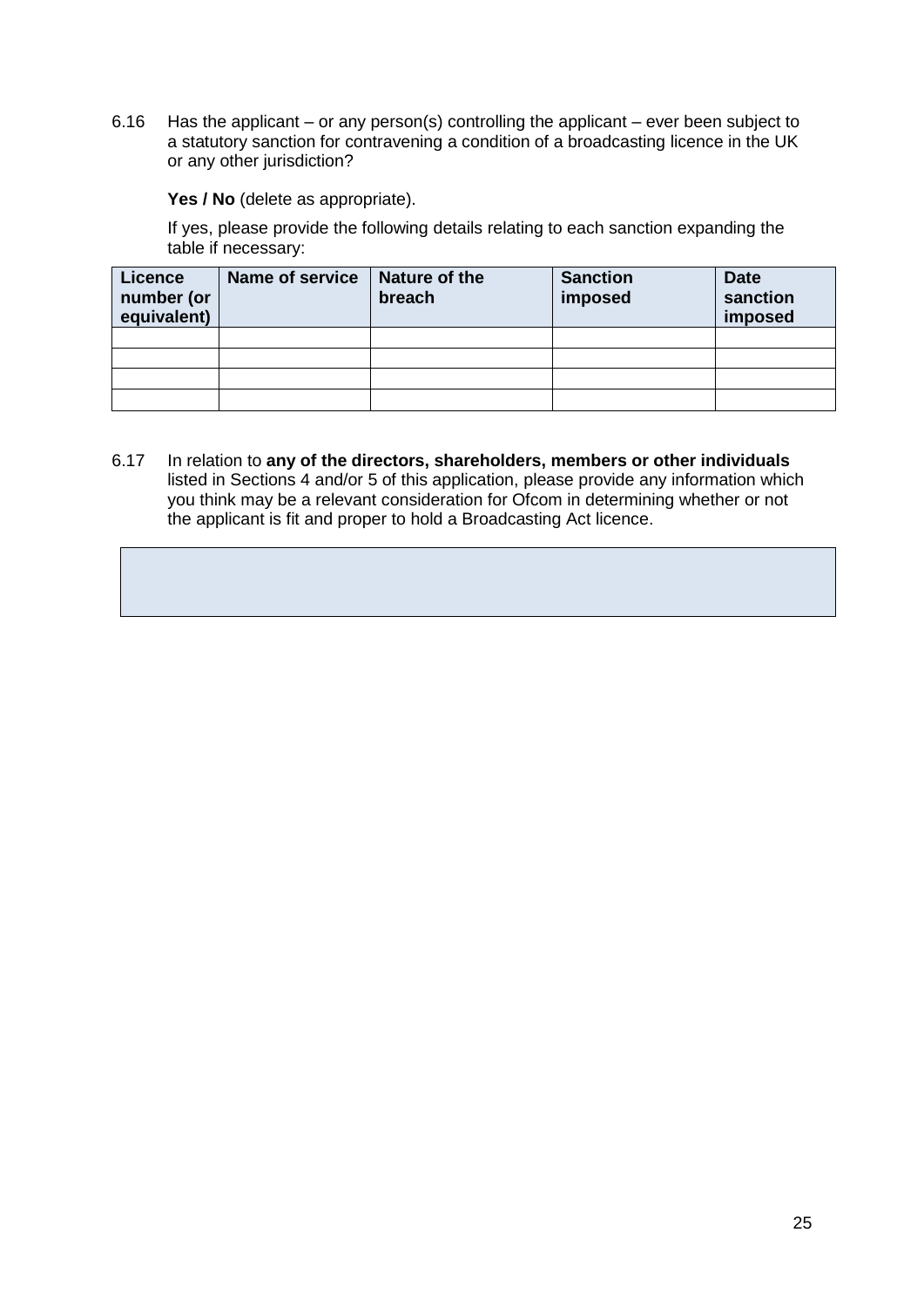# <span id="page-25-0"></span>The proposed service

### **About this section**

Section 7 asks you to describe your programme service and its target audience. The applicant must complete this section even if the new service is identical to the existing service.

If Ofcom consents to the transfer of the licence to the applicant, the information provided in this section will be used to form the basis of an annex to the new licence. The applicant will only be authorised to broadcast what is detailed in the annex of the licence. It is therefore important that you provide complete and detailed responses to the questions in this section.

Applicants should note that psychic and/or 'adult' content including 'adult chat' and 'adult sex chat' (even if only in teleshopping windows) is not permitted unless it is specifically authorised by the licence (see paragraph 4.33 of the guidance notes for applicants: https://www.ofcom.org.uk/ data/assets/pdf file/0020/10883/tlcs\_guidance.pdf. Therefore if you are intending to broadcast this type of content, you must make this clear in your application so that it can be reflected in the annex of the licence.

**If Ofcom consents to the transfer of the licence and you decide subsequently to change your content, you must contact Ofcom in advance so that the change is specifically reflected in the annex to your licence. Such requests must be made in writing prior to any change** (see 2.3 of the Guidance notes for licensees https://www.ofcom.org.uk/\_\_data/assets/pdf\_file/0012/36201/tlcs\_quidance\_notes\_for\_licens [ees.pdf\)](https://www.ofcom.org.uk/__data/assets/pdf_file/0012/36201/tlcs_guidance_notes_for_licensees.pdf).

If the proposed service will be simulcast in more than one territory and there will be no differences in the service between those territories other than language dubbing, you will not normally be required to have an additional licence. If there will be differences, such as order of schedule, or local advertising, you will normally require a separate licence. Please refer to our Guidance note on services broadcast into multiple territories [\(https://www.ofcom.org.uk/\\_\\_data/assets/pdf\\_file/0015/10437/licensing-position.pdf\)](https://www.ofcom.org.uk/__data/assets/pdf_file/0015/10437/licensing-position.pdf).

However, if the proposed service will be receivable in territories in which the EU Audiovisual Media Services (AVMS) Directive does not apply, applicants will need to contact the local regulator to find out if a separate licence, or notification is needed in that territory.

### **General**

7.1 What is the name of the proposed service as it will appear on the Electronic Programme Guide (EPG)?

#### 7.2 When is the projected date of first transmission?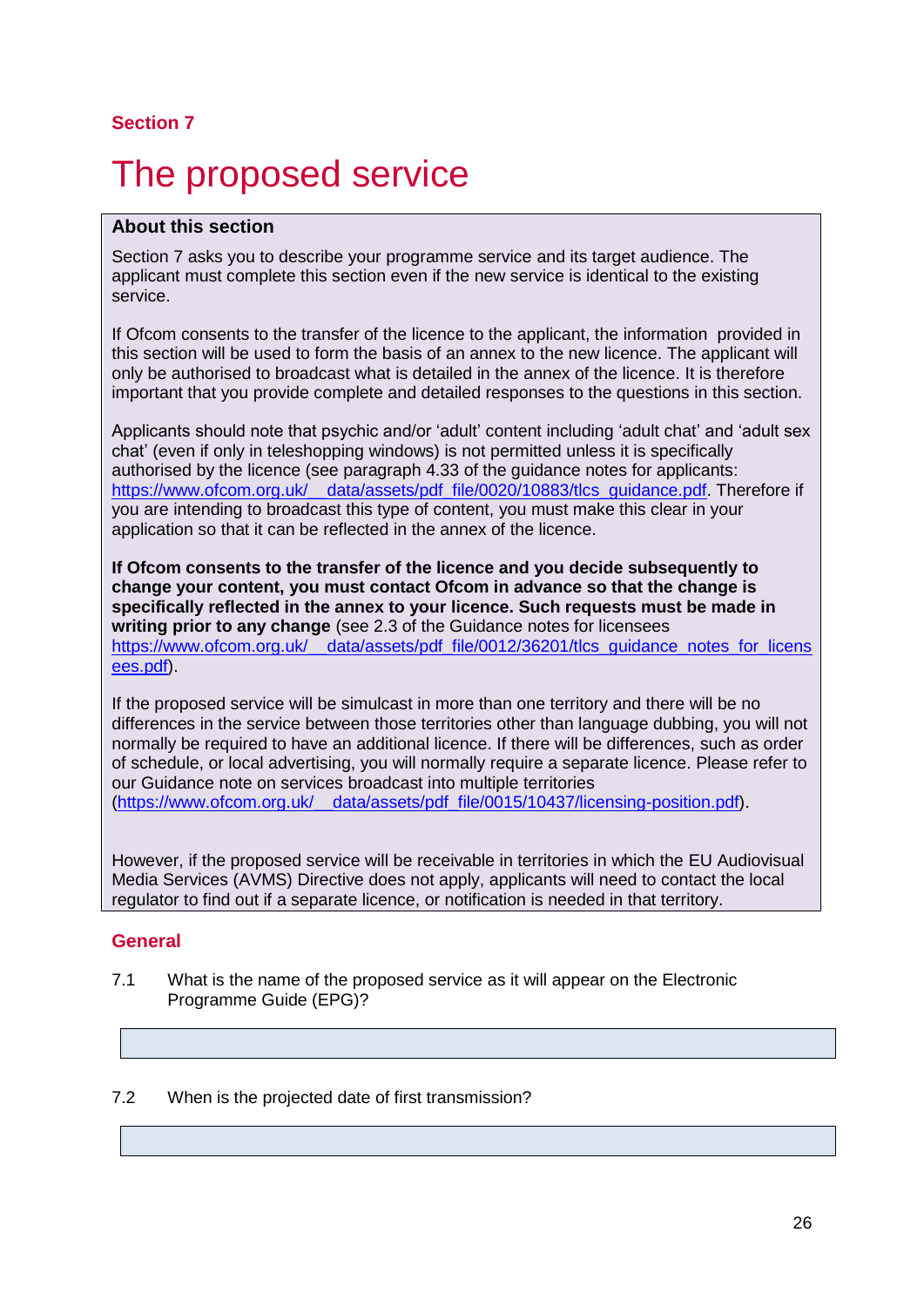7.3 Who is the target audience of your proposed service?

7.4 Will the service be received:

(i) In the United Kingdom? If so, in a particular area or locality?

(ii) In any other European Union (EU) countries? If so, where?

(iii) In any non-EU countries? If so, where?

7.5 In what language(s) will the service be transmitted?

- 7.6 Does this service already broadcast outside of the EU? If so please provide details of where this service is available, and if the proposed service would be a direct feed from the existing service.
- 7.7 Will the service be free to air, subscription-based or pay per view?
- 7.8 What will be the hours of transmission (e.g. hours per day/week or, in the case of one-off events, the date and time of transmission)?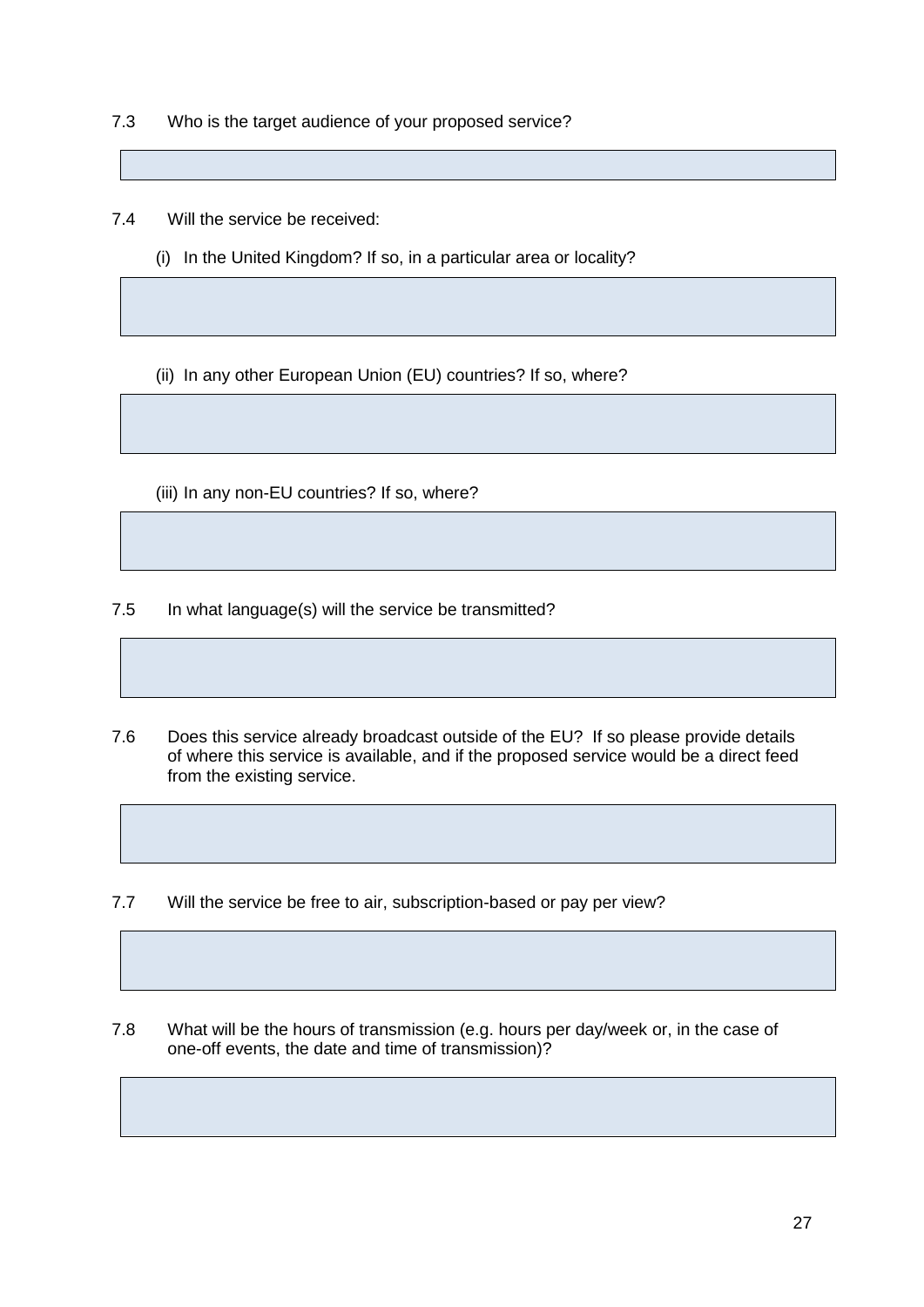7.9 How will the service be delivered (e.g. who is the carrier/uplink/downlink)?

See 4.19 of the Guidance notes for licence applicants for further details about methods of service delivery.

- (a) If the service is to be distributed by satellite, please provide:
	- (i) the location of the uplink

| (ii)  | the transponder the service will be broadcast on |
|-------|--------------------------------------------------|
|       |                                                  |
|       |                                                  |
| (iii) | the Earth station name                           |
|       |                                                  |
|       |                                                  |
| (iv)  | the satellite name and location                  |
|       |                                                  |

(b) If the service is to be made available by means of a radio multiplex, what is the identity of the multiplex and the multiplex operator, and what will be the amount of digital capacity used?

### **Nature of the service**

7.10 Applicants should provide a brief description of the service content which will be used to describe the service in an annex to the licence. This description will be included in an annex to the licence to summarise the nature of the service.



7.11 What type of service do you intend to provide (choose one)? See paragraphs 4.27 to 4.30 of the Guidance notes for licence applicants for further details about types of service.

| Type of service  | Please tick one |
|------------------|-----------------|
| Editorial        |                 |
| Self-promotional |                 |
| Teleshopping     |                 |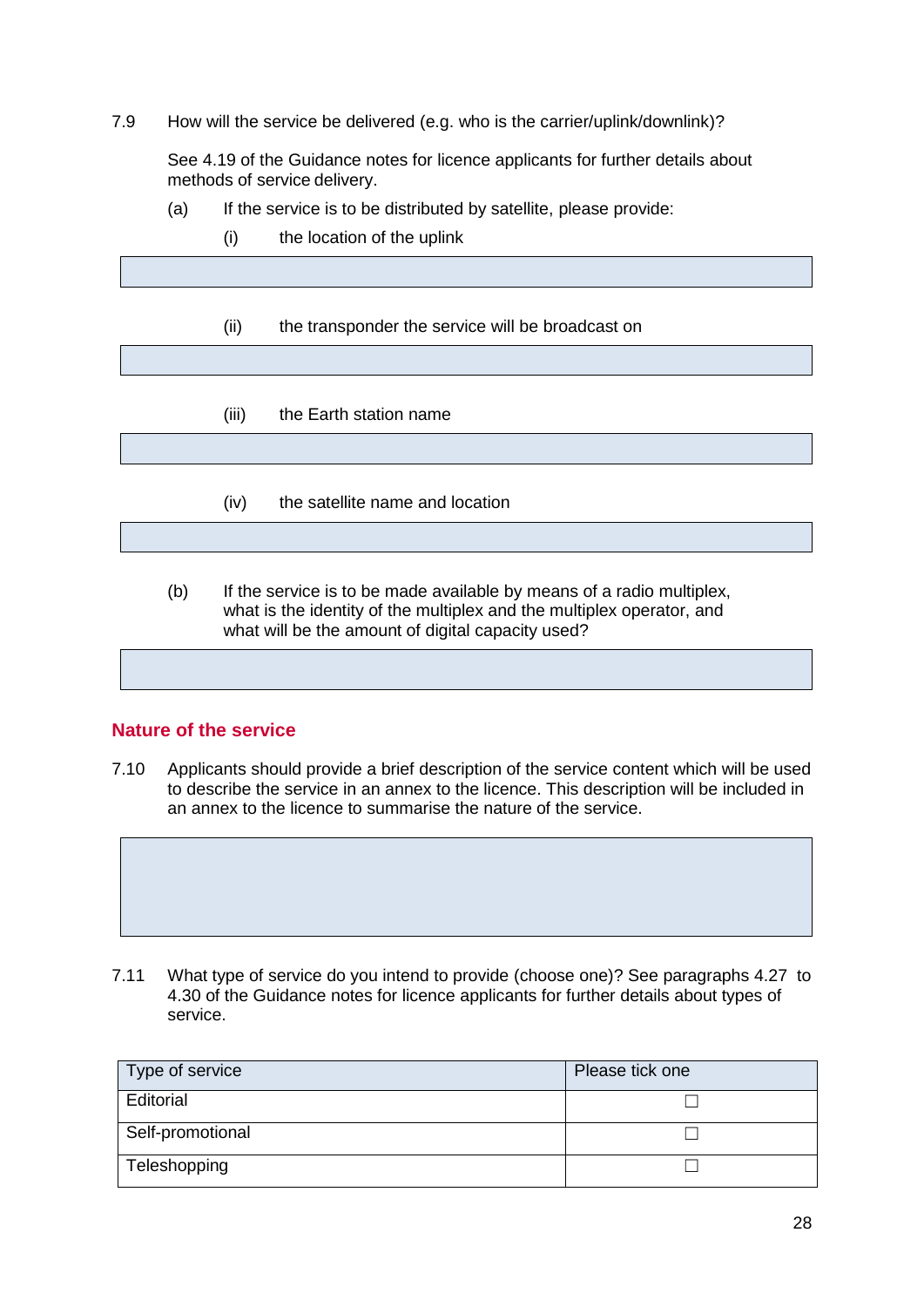7.12 If the answer to 7.11 is 'editorial', please indicate which genres will be included in your service. If your answer to question 7.11 is 'teleshopping' or 'self-promotional' please proceed to question 7.13.

| Type of service                                 | Please tick all that apply |
|-------------------------------------------------|----------------------------|
| Adult (subscription-based) <sup>10</sup>        |                            |
| Children's/Youth                                |                            |
| Electronic Programme Guide (EPG)                |                            |
| Gaming (i.e. skills based games – not gambling) |                            |
| General entertainment                           |                            |
| Music                                           |                            |
| <b>News</b>                                     |                            |
| Religious                                       |                            |
| Sport                                           |                            |
| Teleshopping windows or spots                   |                            |
| User generated content                          |                            |

- 7.13 If the proposed service is identical to an existing service licensed as a Digital Television Programme Service (DTPS) or Digital Television Additional Service (DTAS), please confirm and provide the DTPS/DTAS licence number.
- 7.14 Adult chat, adult sex chat, psychic or gambling (odds based) content must be licensed as teleshopping. See paragraph 4.33 of the Guidance notes for licence applicants for further details about how these content genres are regulated. These types of content are only authorised if detailed in the Annex to the licence.

If your answer to question 7.11 is 'teleshopping', please indicate whether you intend to include adult chat, adult sex chat, psychic or gambling (odds based) content as part of your proposed service.

|                               | Please tick all that apply |
|-------------------------------|----------------------------|
| Adult chat content            |                            |
| Adult sex chat content        |                            |
| Psychic content               |                            |
| Gambling (odds based) content |                            |

<sup>10</sup> i.e. Adult services not based on teleshopping –see question 7.14 onwards

-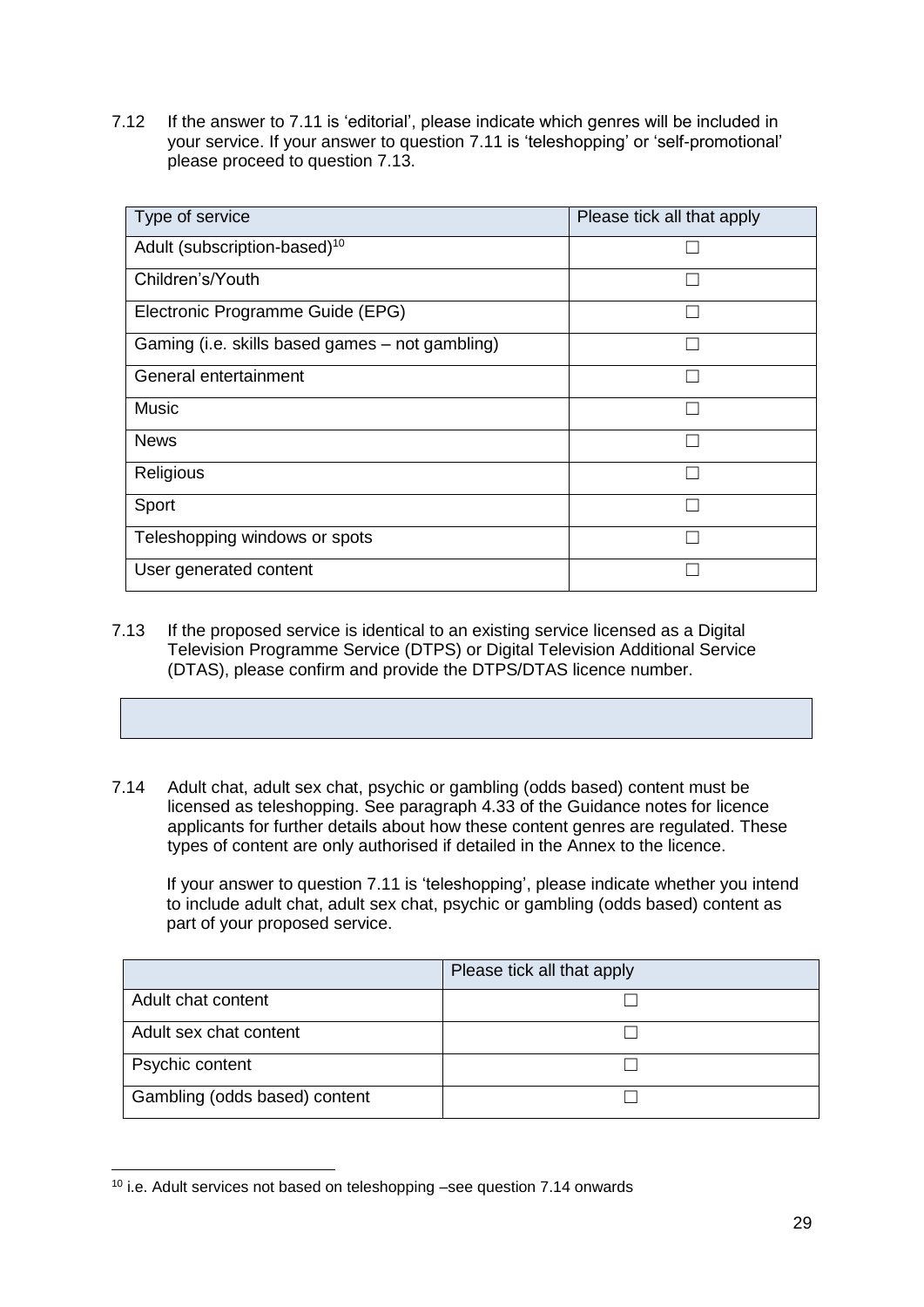- 7.15 Please describe in detail any interactive elements e.g. premium rate telephony services which the applicant intends to use as part of the service (e.g. the technology used, the purpose of the interactive element, and any charges to viewers for interacting).
- 7.16 If you have indicated that there will be interactive elements as part of the service which charges the viewer for interacting, please indicate whether, and if so, how these will be used to finance the channel.
- 7.17 Do you intend to incorporate any gambling in your service?

Yes / No (delete as appropriate).

*Note: You will need to submit with your application, a copy of your licence from the appropriate authority.*

## **Advertising, sponsorship and product placement**

7.18 Do you intend to transmit advertising (including teleshopping)?

**Yes / No** (delete as appropriate).

If, 'No' please go straight to question 7.22.

- 7.19 What form will the advertising or teleshopping take (spot advertising, teleshopping windows)?
- 7.20 What amount of spot advertising do you intend to transmit? Please provide an **average number of minutes for each hour of programming**.
- 7.21 What amount of teleshopping do you intend to transmit? Please provide an **average number of hours per day**.
- 7.22 Do you plan to broadcast sponsored programmes (not applicable to teleshopping services)?

**Yes / No** (delete as appropriate).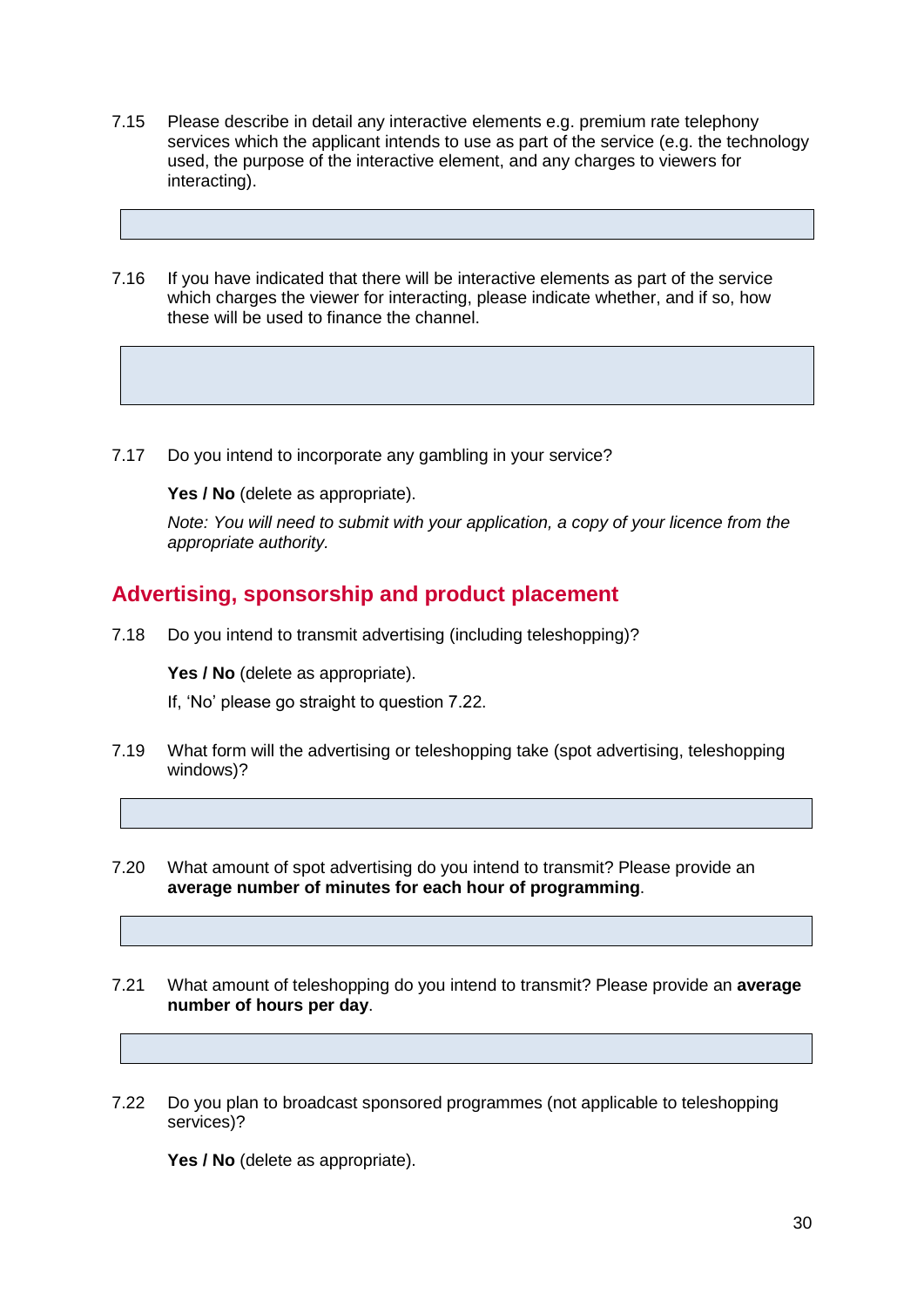# <span id="page-30-0"></span>**Compliance of the service**

#### **About this section**

Section 8 asks you to describe the compliance arrangements for the proposed licensed service, i.e. the arrangements which the applicant is putting in place to ensure the content it proposes to broadcast will comply with the relevant regulatory codes and rules for programming and advertising. These include:

- the Ofcom Broadcasting Code
- the Cross-Promotion Code
- the Code on the Scheduling of Television Advertising
- the Access Services Code
- the UK Code of Broadcast Advertising (BCAP Code)
- the PhonePayPlus Code of Practice

Condition 17 of a TLCS licence requires that you have compliance procedures in place, and this section asks that you demonstrate the ability to meet this licence condition.

Before completing this section of the form, you should read paragraphs 4.36 to 4.38 of Ofcom's Guidance notes for licence applicants, where you will also find links to the codes and rules listed above:

https://www.ofcom.org.uk/ data/assets/pdf\_file/0020/10883/tlcs\_guidance.pdf

## **General compliance**

8.1 Please provide details of the person who will act as Compliance Officer:

| <b>Name</b>      |  |
|------------------|--|
| Job title        |  |
| <b>Address</b>   |  |
| <b>Telephone</b> |  |
| <b>Mobile</b>    |  |
| phone            |  |
|                  |  |
| <b>Email</b>     |  |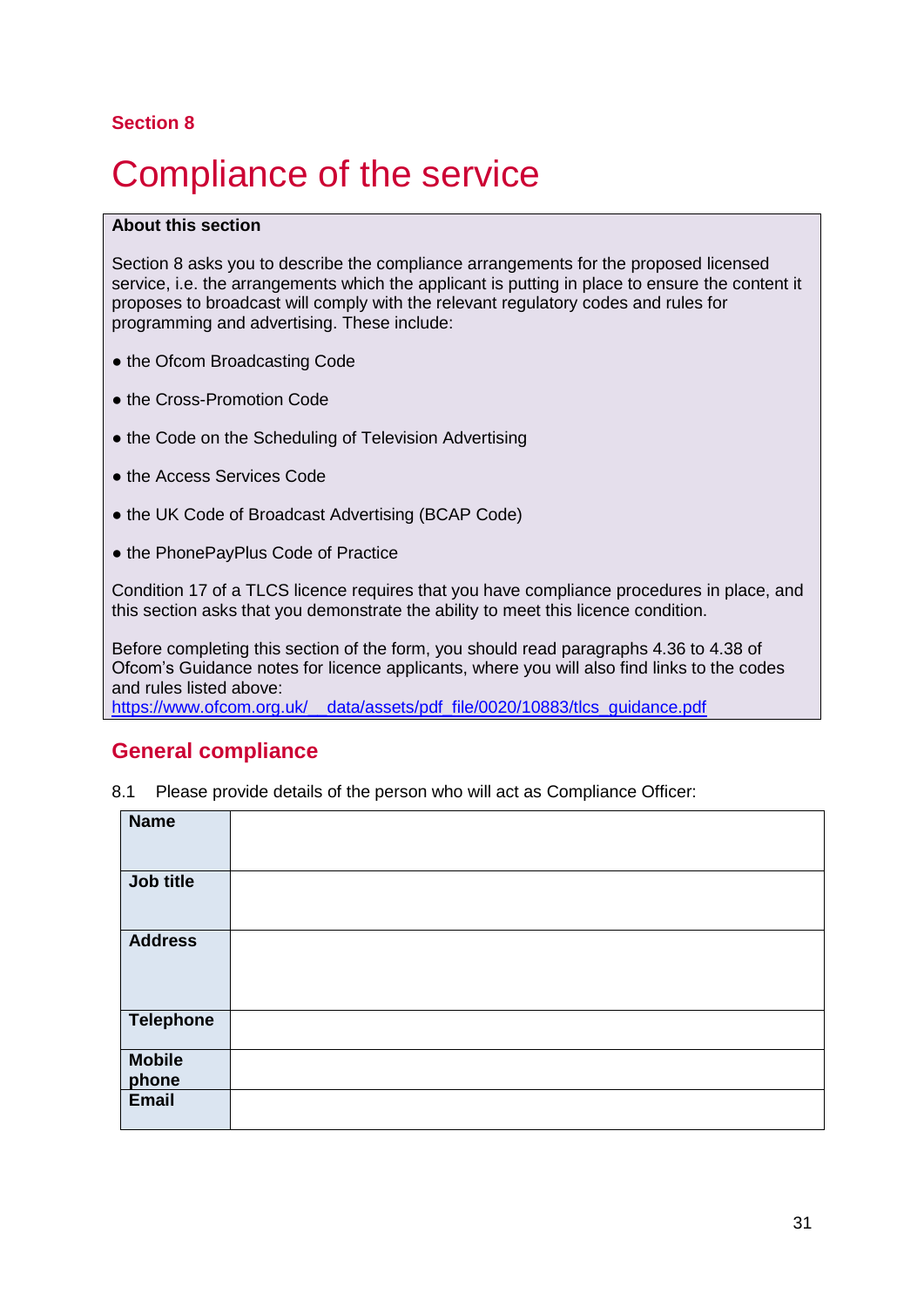- 8.2 Please give details of any compliance training and/or practical compliance experience (including dates) the person named in 8.1 has with respect to the relevant codes and rules (for example, those referred to in the box at the start of this section).
- 8.3 How many staff does the applicant have in its compliance team? Please provide the names of the individuals involved and a brief description of the functions they will be performing.

8.4 Please provide the full address of where the compliance team will be based.

- 8.5 How does the applicant intend to train staff on relevant codes and rules?
- 8.6 Please provide detailed information to explain the procedures and processes the applicant has put in place to ensure that the content it broadcasts is compliant with the relevant codes and rules (e.g. provide details or copies of procedure documents or other guidance drafted for staff).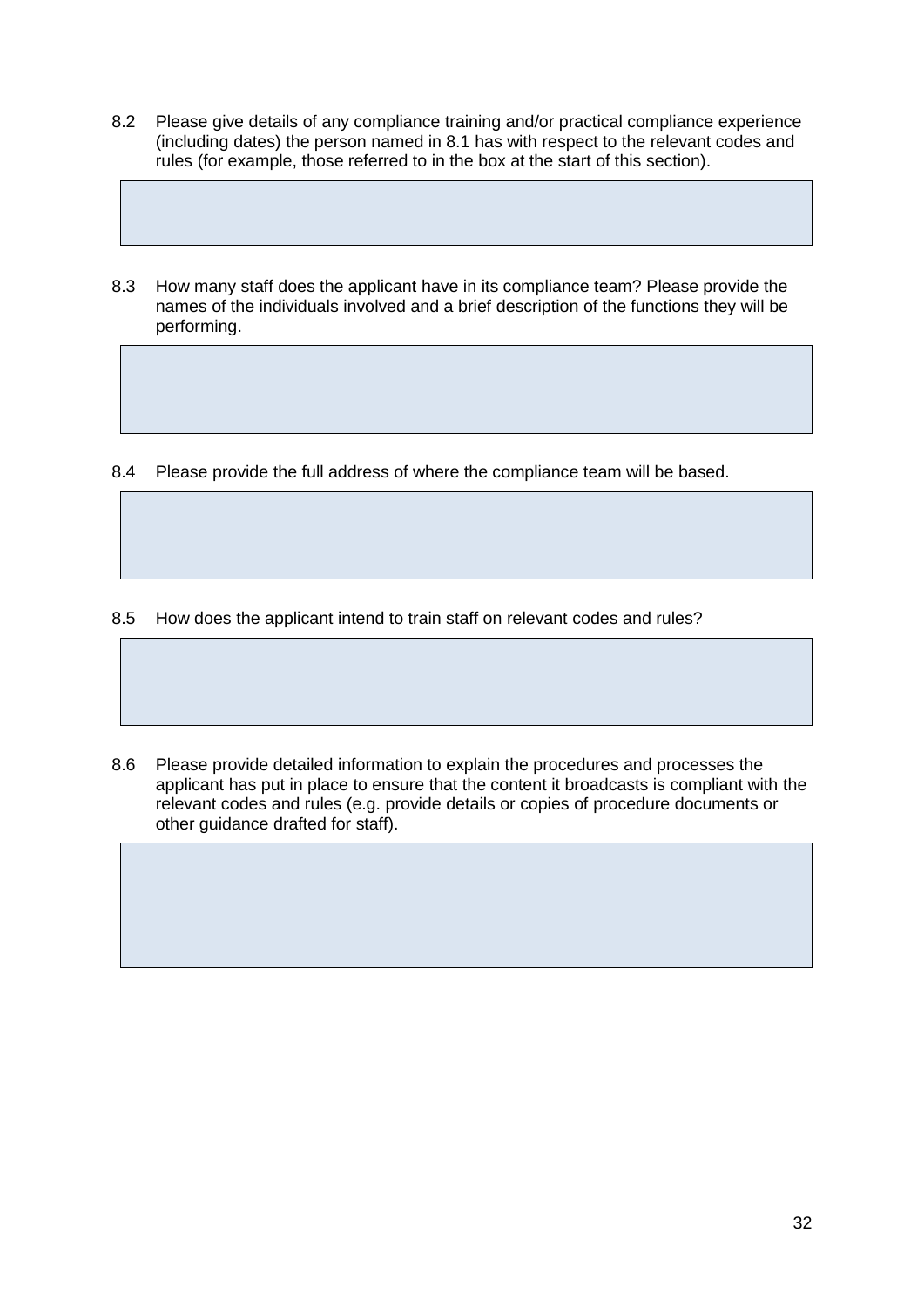## **European productions & sourcing of content**

8.7 Please state how you will ensure that your service meets the requirements of the EU AVMS Directive for European productions (i.e. at least 50% of transmission time devoted to European works and at least 10% of transmission time devoted to European independent productions).

8.8 If it is not practicable for your service to meet the requirements for European productions, you must state why your service should be exempt.

## **Other information**

8.9 Is there any other information which the applicant believes Ofcom would reasonably expect notice of or you would like Ofcom to take into account when considering this application?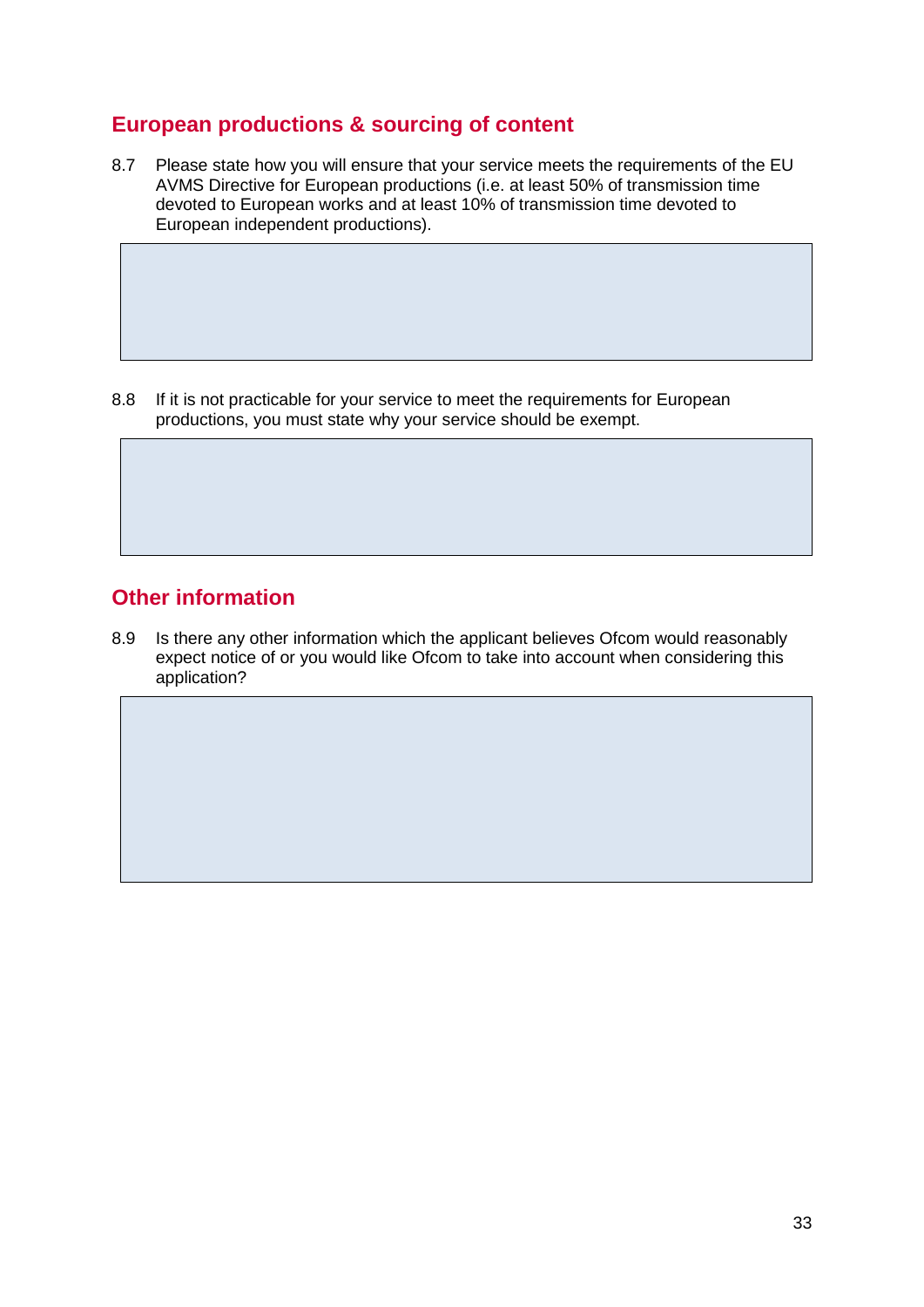## <span id="page-33-0"></span>**Checklist for supporting documentation** and application fee

9.1 This application form must be accompanied by the following supporting documentation. The application will not be processed until all the supporting documentation has been received.

Please tick the relevant boxes on the right hand side below to confirm that you are providing each of the relevant documents with your application.

#### **Please note that failure to supply the necessary documents will delay your application.**

| (a) | A copy of the Memorandum and Articles of Association (or, if the<br>applicant is a body corporate without such, the nearest equivalent,<br>e.g. partnership documents or other agreements, along with a<br>translation, if it is not in English), together with copies of any<br>resolution amending or updating them. |  |
|-----|------------------------------------------------------------------------------------------------------------------------------------------------------------------------------------------------------------------------------------------------------------------------------------------------------------------------|--|
| (b) | A copy of the last Annual Return (or if the entity is recently<br>established such that it has not yet been required to make that<br>return, a copy of all filings made to Companies House since<br>incorporation).                                                                                                    |  |
| (c) | The most recent accounts of the applicant (not applicable to recently<br>established entities).                                                                                                                                                                                                                        |  |
| (d) | An organisational chart showing the ownership structure of the<br>applicant company, including percentages for shares held in it and<br>for shares held by it in other companies to which it is connected.                                                                                                             |  |
| (e) | A copy of the contract between the applicant and the satellite uplink<br>provider or the satellite provider (as applicable).                                                                                                                                                                                           |  |
| (f) | An indicative schedule of the content of the proposed service.                                                                                                                                                                                                                                                         |  |
| (g) | A diagram detailing the applicant's compliance structure.                                                                                                                                                                                                                                                              |  |
| (h) | A copy of gambling licence/permit (if applicable).                                                                                                                                                                                                                                                                     |  |
| (i) | If you are an agent, a letter authorising you to act on the applicants<br>behalf.                                                                                                                                                                                                                                      |  |
| (j) | The application fee of $£1,000$ payable by cheque made out to<br>'Ofcom' or BACS (if paying the application fee by BACS please                                                                                                                                                                                         |  |

submit a copy of the BACS remittance with your application).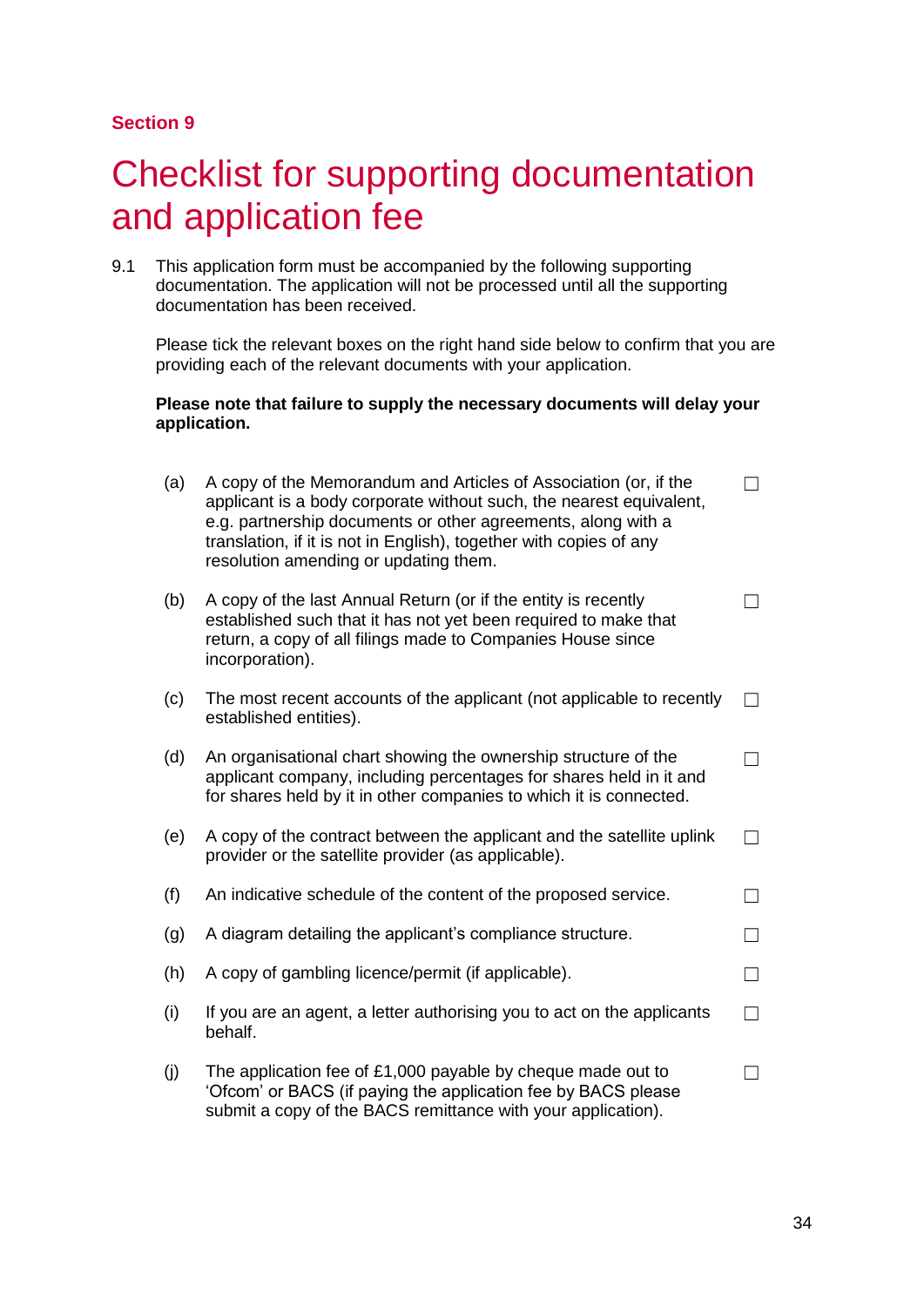# <span id="page-34-0"></span>Confidentiality requests

#### **About this section**

If an applicant asks us to keep part or all information provided confidential, we will treat this request seriously and will try to respect this.

However, sometimes we need to disclose such information, including that marked as confidential, in order to meet legal obligations (for example under the Freedom of Information Act, 2000). See paragraphs 1.13 to 1.17 in the 'About this form' section for further details.

### **Information requested to be confidential**

10.1 If you consider any of the information or supporting documentation you have provided in your answers to Sections 2 to 9 of this application or the supporting documentation to be confidential, please list the relevant question numbers and briefly explain why you believe it is confidential.

| Confidentiality |
|-----------------|
|                 |
|                 |
|                 |
|                 |
|                 |
|                 |
|                 |
|                 |
|                 |
|                 |
|                 |
|                 |
|                 |
|                 |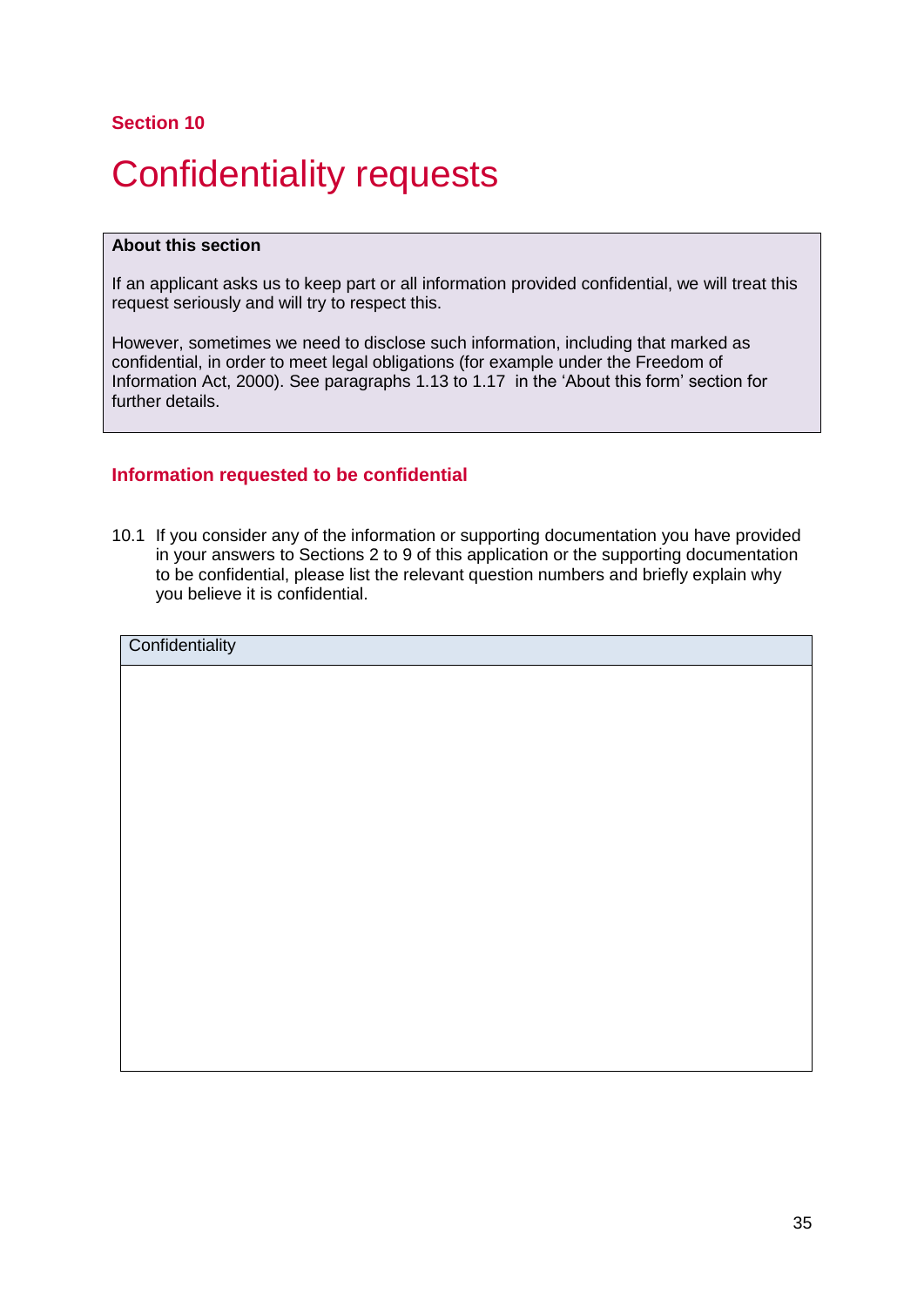# <span id="page-35-0"></span>**Declaration**

#### **About this section**

This form must be signed by an appropriately authorised signatory of the applicant (i.e. a director, or company secretary). The form can be signed electronically but please note that we also require a hand signed and dated document for our records.

#### **I declare and warrant**

- 11.1 I hereby apply to the Office of Communications (Ofcom) for the grant of a licence for the Television Licensable Content Service described above and declare that the information given in this application form and the documents, statements and particulars submitted with it are, to the best of my knowledge and belief, correct.
- 11.2 I further declare and warrant:
	- a) that the applicant is not a disqualified person within the meaning of that expression as defined in Part 2 of Schedule 2 to the Broadcasting Act 1990, as amended, or as a result of a disqualification order under section 145 of the Broadcasting Act 1996;
	- b) that having made all reasonable enquiries neither the applicant nor any person controlling the applicant, as result of the grant to me of the licence, breach any requirement of Schedule 14 to the Communications Act 2003;
	- c) that the applicant is not disqualified by virtue of the provisions of section 143 (5) of the Broadcasting Act 1996 in relation to political objects and the provisions of section 144 (3) of the Broadcasting Act 1996 in relation to the provision of false information or through the withholding of information with the intention of misleading Ofcom; and
	- d) that no director or person concerned directly or indirectly in the management of the Licensee is subject to a disqualification order as defined by section 145 (1) of the Broadcasting Act 1996.
- 11.3 I understand that Ofcom reserves the right to revoke the licence(s) if at any time any material statement made to Ofcom is found to be false and to have been made by the applicant or any member or officer thereof knowing it to be false. I also understand that under section 144 of the Broadcasting Act 1996 the provision of false information could incur a criminal conviction and a disqualification from the holding of a licence.
- 11.4 I further certify that, to the best of my knowledge, any matters which might influence Ofcom's judgement as to whether the directors and substantial shareholders involved in this application are fit and proper persons to participate in a broadcasting licence have been made known to Ofcom as part of this application.